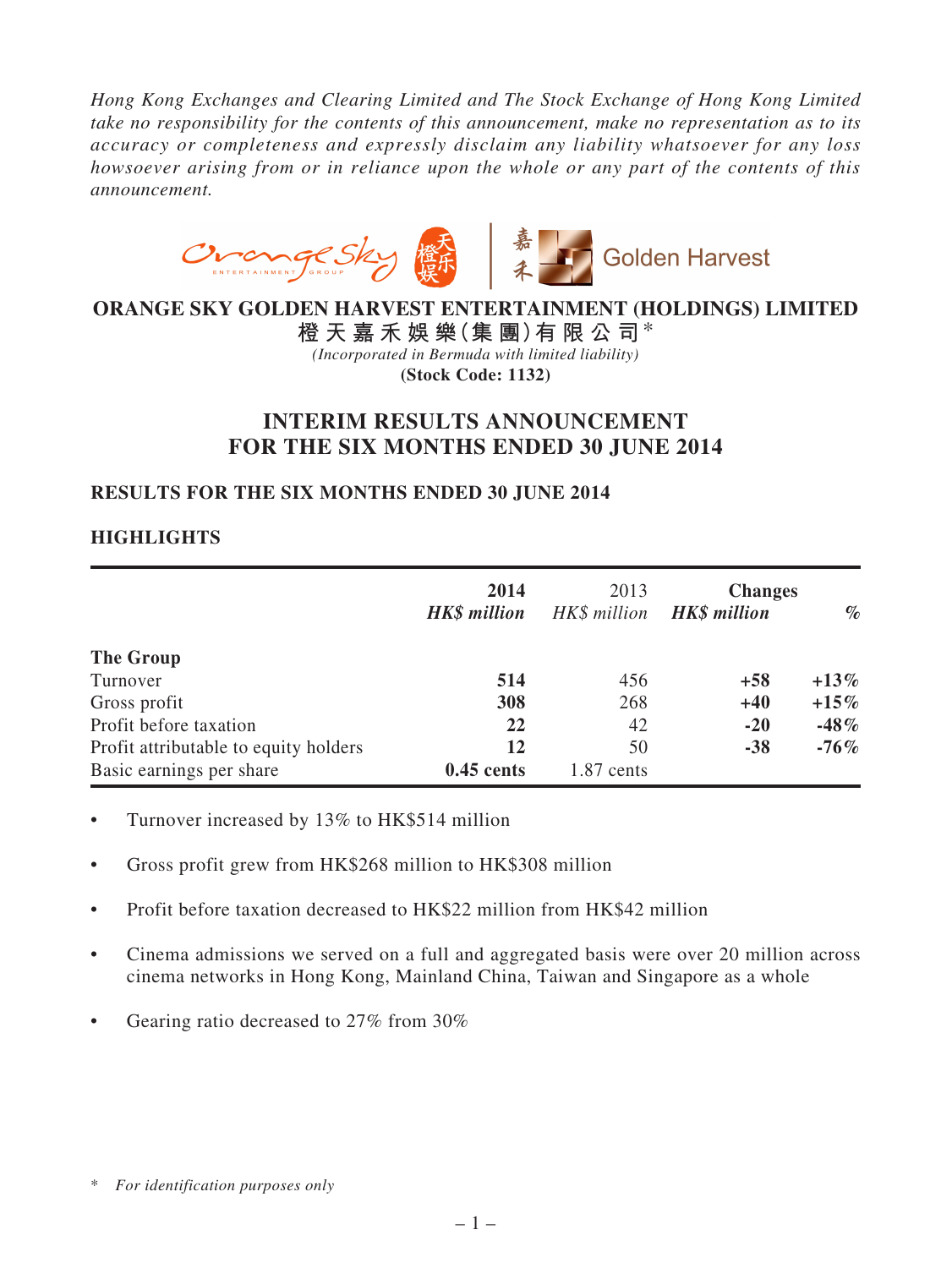### **INTERIM RESULTS**

The Board (the "Board") of directors (the "Directors" and each "Director") of Orange Sky Golden Harvest Entertainment (Holdings) Limited (the "Company") is pleased to announce the unaudited consolidated results of the Company and its subsidiaries (collectively, the "Group") for the six months ended 30 June 2014 together with the comparative figures for the preceding six months ended 30 June 2013. The consolidated results have been reviewed by the auditors and the audit committee of the Company (the "Audit Committee").

## **CONSOLIDATED INCOME STATEMENT**

|                                                                                                                                               | <b>Note</b>    | <b>Six months</b><br>ended<br>30 June 2014<br><b>HK\$'000</b><br>(Unaudited) | Six months<br>ended<br>30 June 2013<br>HK\$'000<br>(Unaudited) |
|-----------------------------------------------------------------------------------------------------------------------------------------------|----------------|------------------------------------------------------------------------------|----------------------------------------------------------------|
| <b>Turnover</b>                                                                                                                               | $\mathfrak{Z}$ | 514,495                                                                      | 455,592                                                        |
| Cost of sales                                                                                                                                 |                | (206, 320)                                                                   | (187, 787)                                                     |
| <b>Gross profit</b>                                                                                                                           |                | 308,175                                                                      | 267,805                                                        |
| Other revenue<br>Other net (loss)/income<br>Selling and distribution costs<br>General and administrative expenses<br>Other operating expenses | 5(c)           | 35,132<br>(201)<br>(290, 506)<br>(49, 274)<br>(180)                          | 19,062<br>12,604<br>(238, 748)<br>(50, 103)<br>(1,319)         |
| <b>Profit from operations</b>                                                                                                                 |                | 3,146                                                                        | 9,301                                                          |
| Finance costs<br>Share of profits of joint ventures<br>Share of profits/(losses) of associates                                                | 5(a)           | (23, 541)<br>41,845<br>592                                                   | (22, 323)<br>55,472<br>(928)                                   |
| <b>Profit before taxation</b>                                                                                                                 | $\mathfrak{I}$ | 22,042                                                                       | 41,522                                                         |
| Income tax                                                                                                                                    | 6              | (8, 847)                                                                     | 9,311                                                          |
| <b>Profit for the period</b>                                                                                                                  |                | 13,195                                                                       | 50,833                                                         |
| <b>Attributable to:</b>                                                                                                                       |                |                                                                              |                                                                |
| Equity holders of the Company<br>Non-controlling interests                                                                                    |                | 12,139<br>1,056                                                              | 50,202<br>631                                                  |
|                                                                                                                                               |                | 13,195                                                                       | 50,833                                                         |
| <b>Earnings per share</b>                                                                                                                     | $\overline{7}$ |                                                                              |                                                                |
| <b>Basic</b>                                                                                                                                  |                | $0.45$ cents                                                                 | 1.87 cents                                                     |
| Diluted                                                                                                                                       |                | $0.45$ cents                                                                 | 1.87 cents                                                     |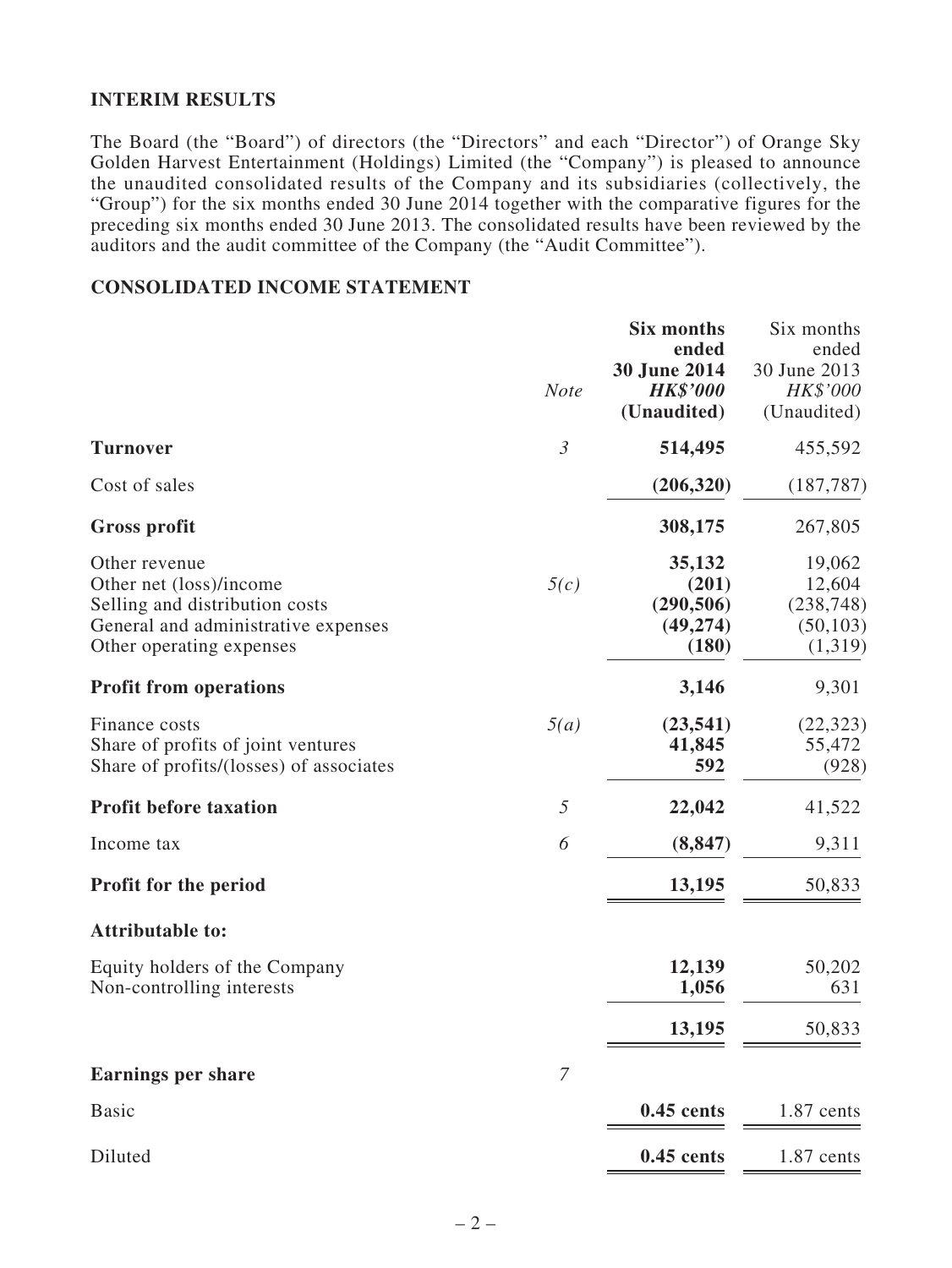# **CONSOLIDATED STATEMENT OF COMPREHENSIVE INCOME**

|                                                                | <b>Six months</b> | Six months          |
|----------------------------------------------------------------|-------------------|---------------------|
|                                                                | ended             | ended               |
|                                                                | 30 June 2014      | 30 June 2013        |
|                                                                | <b>HK\$'000</b>   | HK\$'000            |
|                                                                | (Unaudited)       | (Unaudited)         |
| Profit for the period                                          | 13,195            | 50,833              |
| Other comprehensive income for the period:                     |                   |                     |
| Items that may be reclassified subsequently to profit or loss: |                   |                     |
| Exchange differences on translation of financial               |                   |                     |
| statements of:                                                 |                   |                     |
| — overseas subsidiaries                                        | (6,319)<br>2,214  | 11,128<br>(13, 803) |
| — overseas joint ventures<br>— overseas associates             | (109)             | 116                 |
|                                                                |                   |                     |
|                                                                | (4,214)           | (2,559)             |
| Total comprehensive income for the period                      | 8,981             | 48,274              |
| Total comprehensive income attributable to:                    |                   |                     |
| Equity holders of the Company                                  | 8,007             | 47,506              |
| Non-controlling interests                                      | 974               | 768                 |
| Total comprehensive income for the period                      | 8,981             | 48,274              |

*Note:* There is no tax effect relating to the above components of the comprehensive income.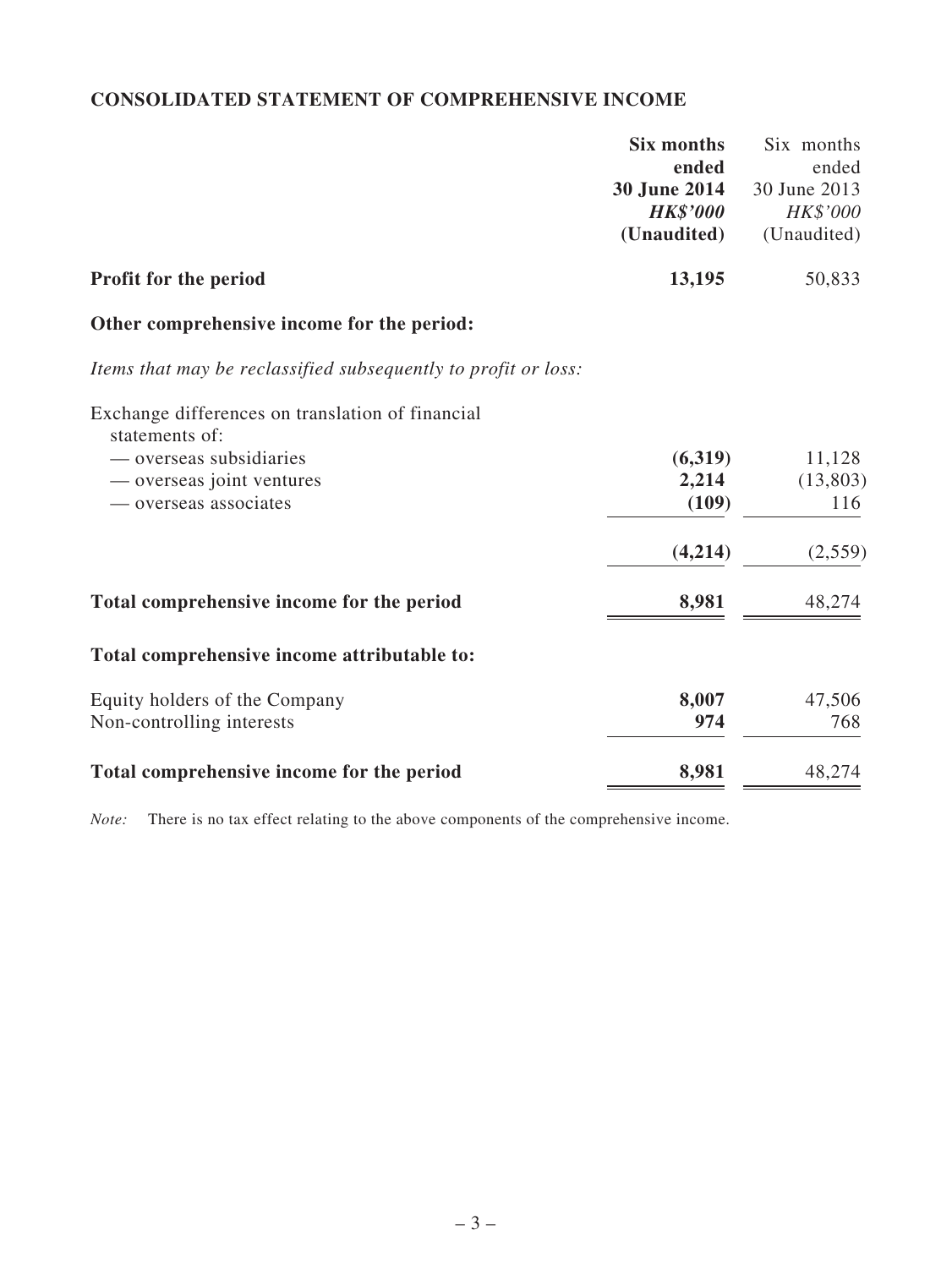# **CONSOLIDATED STATEMENT OF FINANCIAL POSITION**

|                                                            | <b>Note</b> | As at<br>30 June<br>2014<br><b>HK\$'000</b><br>(Unaudited) | As at<br>31 December<br>2013<br>HK\$'000<br>(Audited) |
|------------------------------------------------------------|-------------|------------------------------------------------------------|-------------------------------------------------------|
| <b>Non-current assets</b>                                  |             |                                                            |                                                       |
| Fixed assets                                               |             |                                                            |                                                       |
| — Investment properties<br>— Property, plant and equipment |             | 148,401<br>1,356,250                                       | 149,264<br>1,345,280                                  |
|                                                            |             | 1,504,651                                                  | 1,494,544                                             |
| Interests in joint ventures                                |             | 307,988                                                    | 344,619                                               |
| Interests in associates                                    |             | 11,749                                                     | 13,713                                                |
| Other receivables, deposits and prepayments                |             | 232,530                                                    | 210,662                                               |
| Club memberships                                           |             | 2,490                                                      | 2,490                                                 |
| Trademark<br>Goodwill                                      |             | 79,785                                                     | 79,785                                                |
| Deferred tax assets                                        |             | 73,658                                                     | 73,658                                                |
| Pledged bank deposits                                      |             | 29,075<br>46,890                                           | 29,512<br>46,905                                      |
|                                                            |             | 2,288,816                                                  | 2,295,888                                             |
| <b>Current assets</b>                                      |             |                                                            |                                                       |
| Inventories                                                |             | 6,096                                                      | 4,977                                                 |
| Film rights                                                |             | 50,510                                                     | 46,741                                                |
| Trade receivables                                          | 8           | 99,637                                                     | 126,586                                               |
| Other receivables, deposits and prepayments                |             | 192,953                                                    | 160,532                                               |
| Deposits and cash                                          |             | 336,738                                                    | 534,536                                               |
|                                                            |             | 685,934                                                    | 873,372                                               |
| <b>Current liabilities</b>                                 |             |                                                            |                                                       |
| <b>Bank loans</b>                                          |             | 222,024                                                    | 323,581                                               |
| Trade payables                                             | 9           | 92,498                                                     | 101,137                                               |
| Other payables and accrued charges                         |             | 128,445                                                    | 155,634                                               |
| Deferred revenue                                           |             | 150,244                                                    | 162,758                                               |
| Obligations under finance leases                           |             | 4,860                                                      | 8,988                                                 |
| Taxation payable                                           |             | 10,676                                                     | 9,871                                                 |
|                                                            |             | 608,747                                                    | 761,969                                               |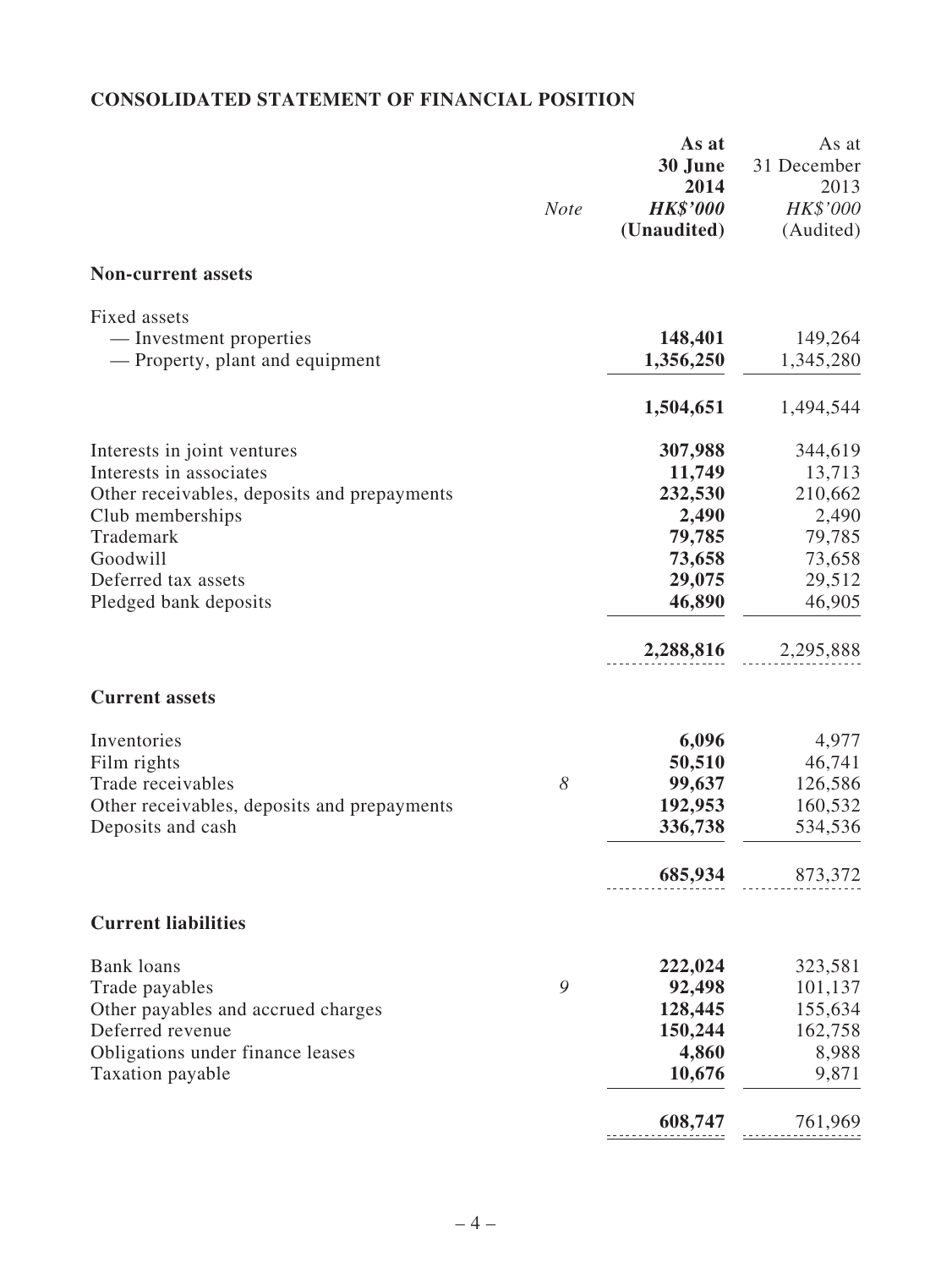|                                              |             | As at           | As at               |
|----------------------------------------------|-------------|-----------------|---------------------|
|                                              |             | 30 June         | 31 December         |
|                                              |             | 2014            | 2013                |
|                                              | <b>Note</b> | <b>HK\$'000</b> | HK\$'000            |
|                                              |             | (Unaudited)     | (Audited)           |
| <b>Net current assets</b>                    |             | 77,187          | 111,403             |
| <b>Total assets less current liabilities</b> |             |                 | 2,366,003 2,407,291 |
| <b>Non-current liabilities</b>               |             |                 |                     |
| <b>Bank</b> loans                            |             | 550,814         | 611,576             |
| Obligations under finance leases             |             | 26,736          | 18,045              |
| Deferred tax liabilities                     |             | 14,140          | 12,338              |
|                                              |             | 591,690         | 641,959             |
| <b>NET ASSETS</b>                            |             | 1,774,313       | 1,765,332           |
| <b>Capital and reserves</b>                  |             |                 |                     |
| Share capital                                |             | 267,982         | 267,982             |
| Reserves                                     |             | 1,494,696       | 1,486,689           |
| Total equity attributable to equity holders  |             |                 |                     |
| of the Company                               |             | 1,762,678       | 1,754,671           |
| <b>Non-controlling interests</b>             |             | 11,635          | 10,661              |
| <b>TOTAL EQUITY</b>                          |             | 1,774,313       | 1,765,332           |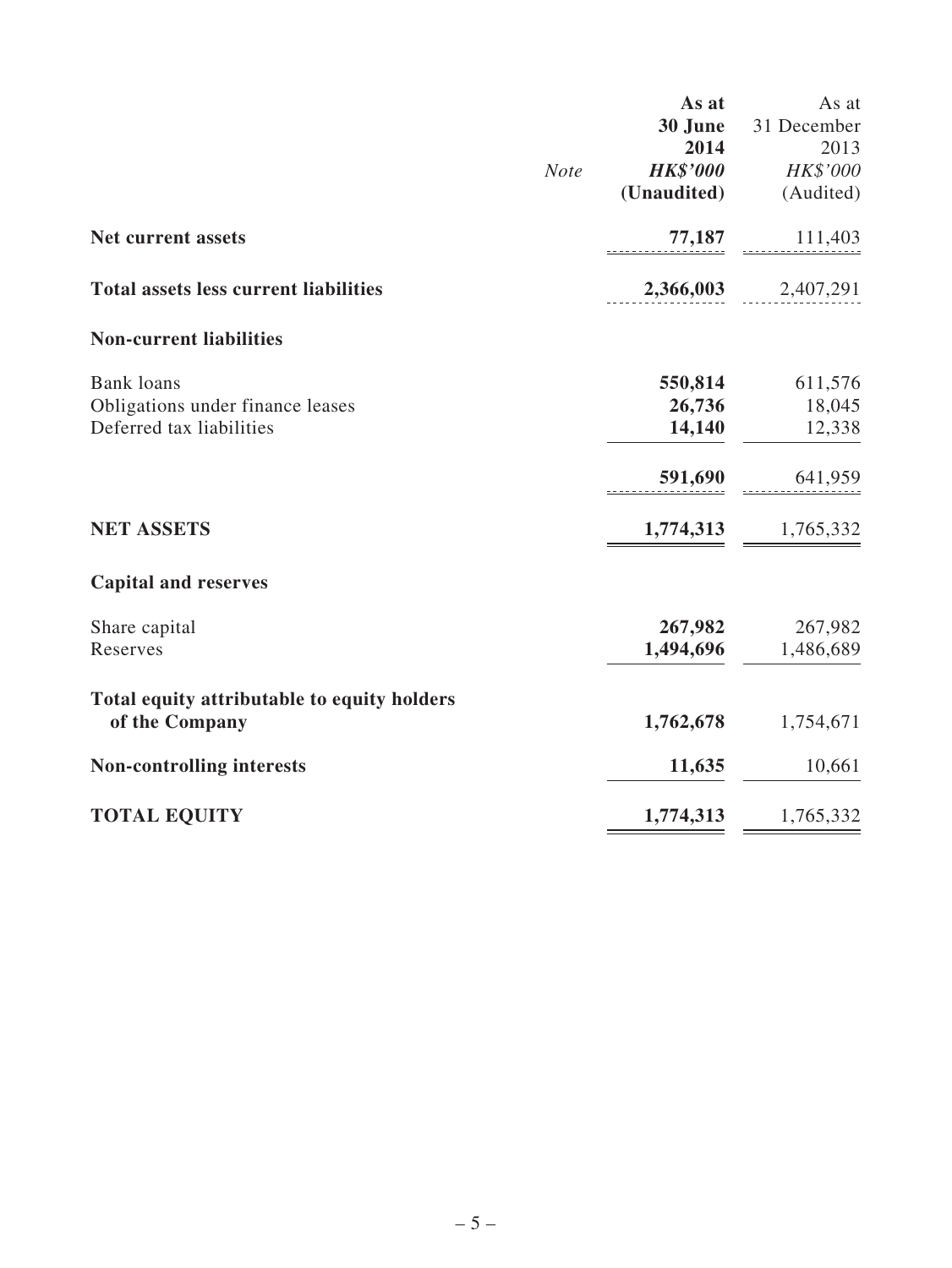## **NOTES TO THE UNAUDITED INTERIM FINANCIAL STATEMENTS**

#### **1 BASIS OF PREPARATION**

These interim financial statements have been prepared in accordance with the applicable disclosure provisions of the Rules Governing the Listing of Securities on The Stock Exchange of Hong Kong Limited (the "Listing Rules"), including compliance with Hong Kong Accounting Standard ("HKAS") 34, *Interim financial reporting*, issued by the Hong Kong Institute of Certified Public Accountants ("HKICPA"). They were authorised for issue on 28 August 2014.

These interim financial statements have been prepared in accordance with the same accounting policies adopted in the 2013 annual financial statements, except for the accounting policies changes that are expected to be reflected in the 2014 annual financial statements. Details of any changes in accounting policies are set out in note 2.

The preparation of these interim financial statements in conformity with HKAS 34 requires management to make judgements, estimates and assumptions that affect the application of policies and reported amounts of assets and liabilities, income and expenses on a year to date basis. Actual results may differ from these estimates.

These interim financial statements contain condensed consolidated financial statements and selected explanatory notes. The notes include an explanation of events and transactions that are significant to an understanding of the changes in financial position and performance of the Group since the 2013 annual financial statements. The condensed consolidated interim financial statements and notes thereon do not include all of the information required for the full set of financial statements prepared in accordance with Hong Kong Financial Reporting Standards ("HKFRSs").

These interim financial statements are unaudited, but have been reviewed by the auditor of the Company, KPMG in accordance with Hong Kong Standard on Review Engagements 2410, *Review of interim financial information performed by the independent auditor of the entity*, issued by the HKICPA.

The financial information relating to the financial year ended 31 December 2013 that is included in these interim financial statements as being previously reported information does not constitute the Company's statutory financial statements for that financial year but is derived from those financial statements. Statutory financial statements for the year ended 31 December 2013 are available from the Company's registered office. The auditors have expressed an unqualified opinion on those financial statements in their report dated 14 August 2014.

#### **2 CHANGES IN ACCOUNTING POLICIES**

The HKICPA has issued a number of amendments and new interpretation to HKFRSs that are first effective for the current accounting period of the Group. Of these, the following developments are relevant to the Group's financial statements:

Amendments to HKAS 32, *Offsetting financial assets and financial liabilities* 

Amendments to HKAS 36, *Recoverable amount disclosures for non-financial assets* 

The developments relate primarily to clarification and modification of certain disclosure requirements applicable to the Group's financial statements. The developments have had no material impact on the contents of the interim financial statements.

The Group has not applied any new standard or interpretation that is not yet effective for the current accounting period.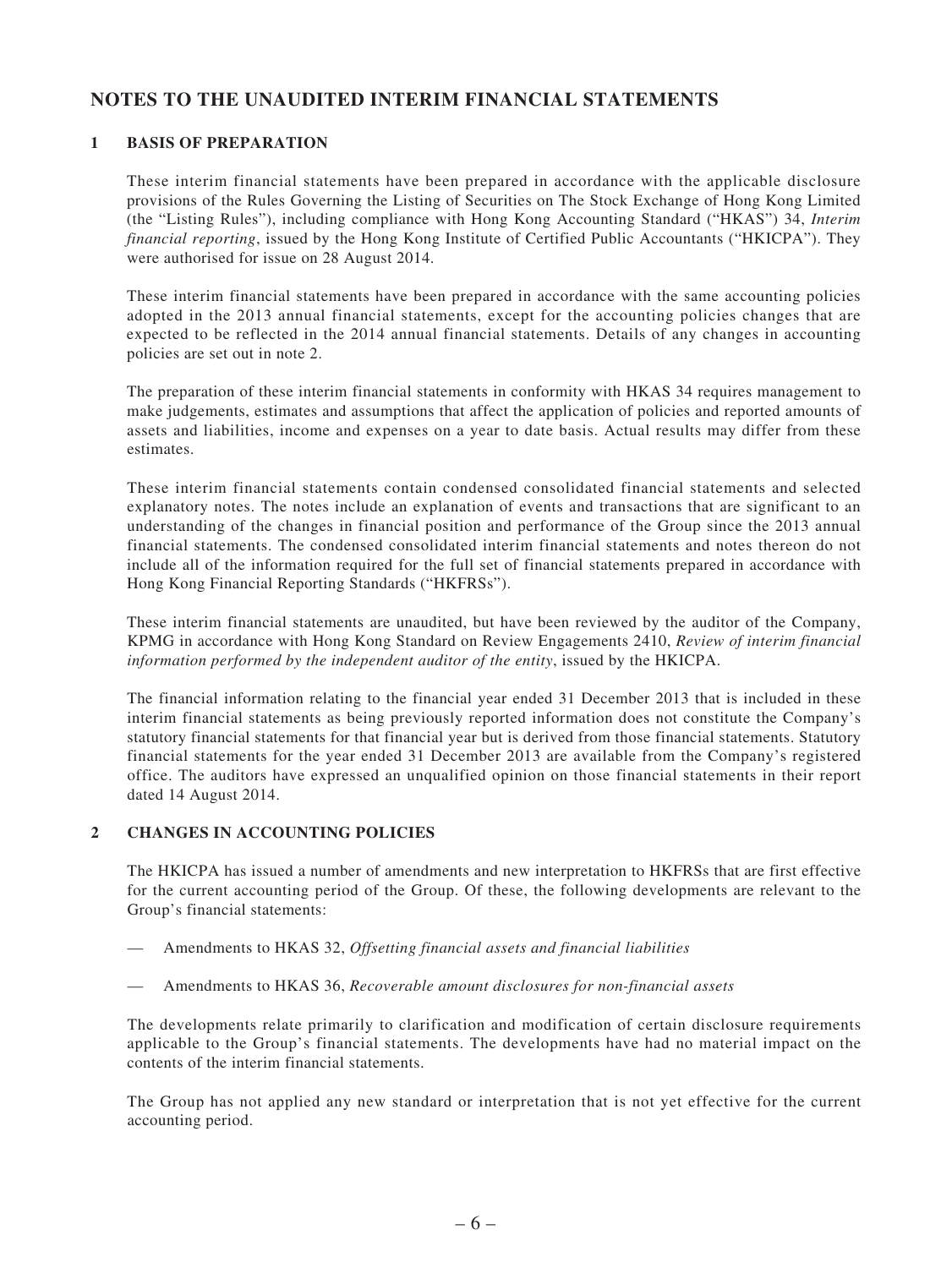#### **3 TURNOVER**

Turnover represents the income from the sale of film, video and television rights, film and TV drama distribution, theatre operation, promotion and advertising fee income, agency and consultancy fee income, and proceeds from the sale of audio visual products.

#### **4 SEGMENT REPORTING**

The Group manages its businesses by geography. In a manner consistent with the way in which information is reported internally to the Group's most senior executive management for the purposes of resources allocation and performance assessment, the Group has presented the following reportable segments. No operating segments have been aggregated to form the reportable segments, which are as follows:

- Hong Kong
- Mainland China
- **Taiwan**
- Singapore

The results of the Group's revenue from external customers for entities located in Hong Kong, Mainland China, Taiwan and Singapore are set out in the table below.

Each of the above reportable segments primarily derives its revenue from film exhibition, film and video distribution, film and television programme production, provision of advertising and consultancy services. The reportable segments, Taiwan and Singapore, represent the performance of the joint ventures operating in Taiwan and Singapore, respectively. For the purposes of assessing segment performance and allocating resources between segments, the Group's senior executive management monitors the revenue and results attributable to each reportable segment on the following bases:

#### *Segment revenue and results*

Revenue is allocated to the reporting segment based on the local entities' location of external customers. Expenses are allocated to the reportable segments with reference to sales generated by those segments and the expenses incurred by those geographical locations or which otherwise arise from the depreciation and amortisation of assets attributable to those segments.

The measure used for reporting segment profit is operating profit after taxation.

In addition to receiving segment information concerning operating profit after taxation, management is provided with segment information concerning revenue.

Management evaluates performance primarily based on operating profit including the share of results of joint ventures of each segment. Intra-segment pricing is generally determined on an arm's length basis.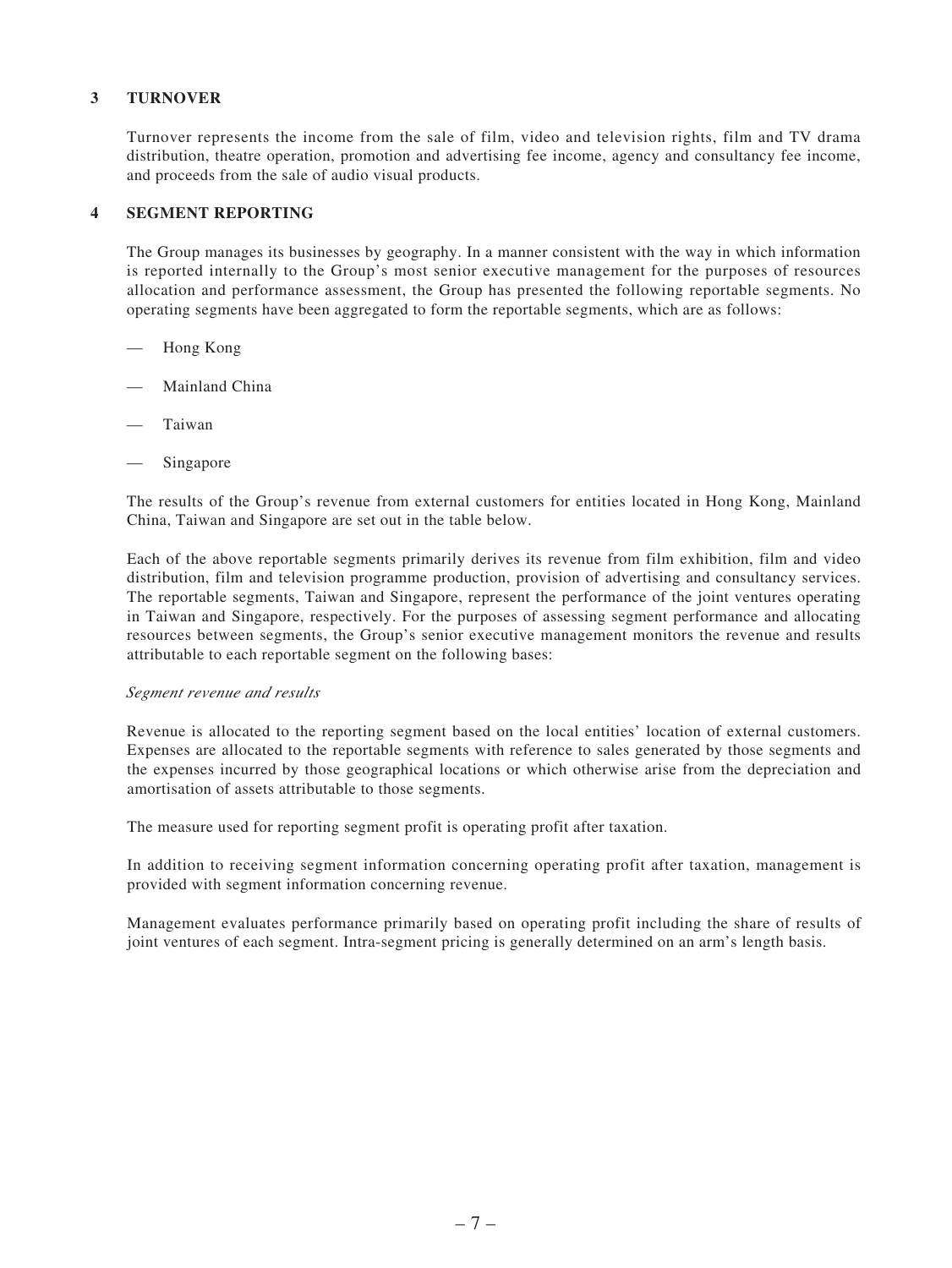Segment information regarding the Group's revenue and results by geographical market is presented below:

|                                                                                                                                              | Six months ended 30 June (unaudited) |                           |                                           |                   |                         |                  |                         |                  |                                            |                                              |
|----------------------------------------------------------------------------------------------------------------------------------------------|--------------------------------------|---------------------------|-------------------------------------------|-------------------|-------------------------|------------------|-------------------------|------------------|--------------------------------------------|----------------------------------------------|
|                                                                                                                                              |                                      |                           | <b>Hong Kong</b><br><b>Mainland China</b> |                   | Taiwan                  |                  | Singapore               |                  | Consolidated                               |                                              |
|                                                                                                                                              | 2014<br><b>HK\$'000</b>              | 2013<br>HK\$'000          | 2014<br><b>HK\$'000</b>                   | 2013<br>HK\$'000  | 2014<br><b>HK\$'000</b> | 2013<br>HK\$'000 | 2014<br><b>HK\$'000</b> | 2013<br>HK\$'000 | 2014<br><b>HK\$'000</b>                    | 2013<br>HK\$'000                             |
| Segment revenue:                                                                                                                             |                                      |                           |                                           |                   |                         |                  |                         |                  |                                            |                                              |
| Revenue from external customers<br>$-$ Exhibition<br>- Distribution and production<br>— Corporate                                            | 105,284<br>17,661<br>690             | 79,391<br>49,931<br>1,022 | 405,646<br>6,678<br>-                     | 319,900<br>22,713 | 217,908<br>2,909        | 234,213<br>1,099 | 202,083<br>4,710        | 200,069<br>4,628 | 930,921<br>31,958<br>690                   | 833,573<br>78,371<br>1,022                   |
| Reportable segment revenue                                                                                                                   | 123,635                              | 130,344                   | 412,324                                   | 342,613           | 220,817                 | 235,312          | 206,793                 | 204,697          | 963,569                                    | 912,966                                      |
| Reportable segment (loss)/profit<br>after taxation                                                                                           | 3,518                                | 19,496                    | (3,799)                                   | 1,638             | 12,321                  | 24,232           | 28,702                  | 27,797           | 40,742                                     | 73,163                                       |
| <b>Reconciliation — Revenue</b>                                                                                                              |                                      |                           |                                           |                   |                         |                  |                         |                  |                                            |                                              |
| Reportable segment revenue<br>Share of revenue from joint ventures in Taiwan and Singapore<br>Elimination of intra-segment revenue<br>Others |                                      |                           |                                           |                   |                         |                  |                         |                  | 963,569<br>(427, 610)<br>(668)<br>(20,796) | 912,966<br>(440,009)<br>(5,950)<br>(11, 415) |
|                                                                                                                                              |                                      |                           |                                           |                   |                         |                  |                         |                  | 514,495                                    | 455,592                                      |
| Reconciliation — Profit before taxation                                                                                                      |                                      |                           |                                           |                   |                         |                  |                         |                  |                                            |                                              |
| Reportable profit after taxation from external customers<br>Unallocated operating expenses, net<br>Non-controlling interests<br>Income tax   |                                      |                           |                                           |                   |                         |                  |                         |                  | 40,742<br>(28, 603)<br>1,056<br>8,847      | 73,163<br>(22,961)<br>631<br>(9,311)         |
| <b>Profit before taxation</b>                                                                                                                |                                      |                           |                                           |                   |                         |                  |                         |                  | 22,042                                     | 41,522                                       |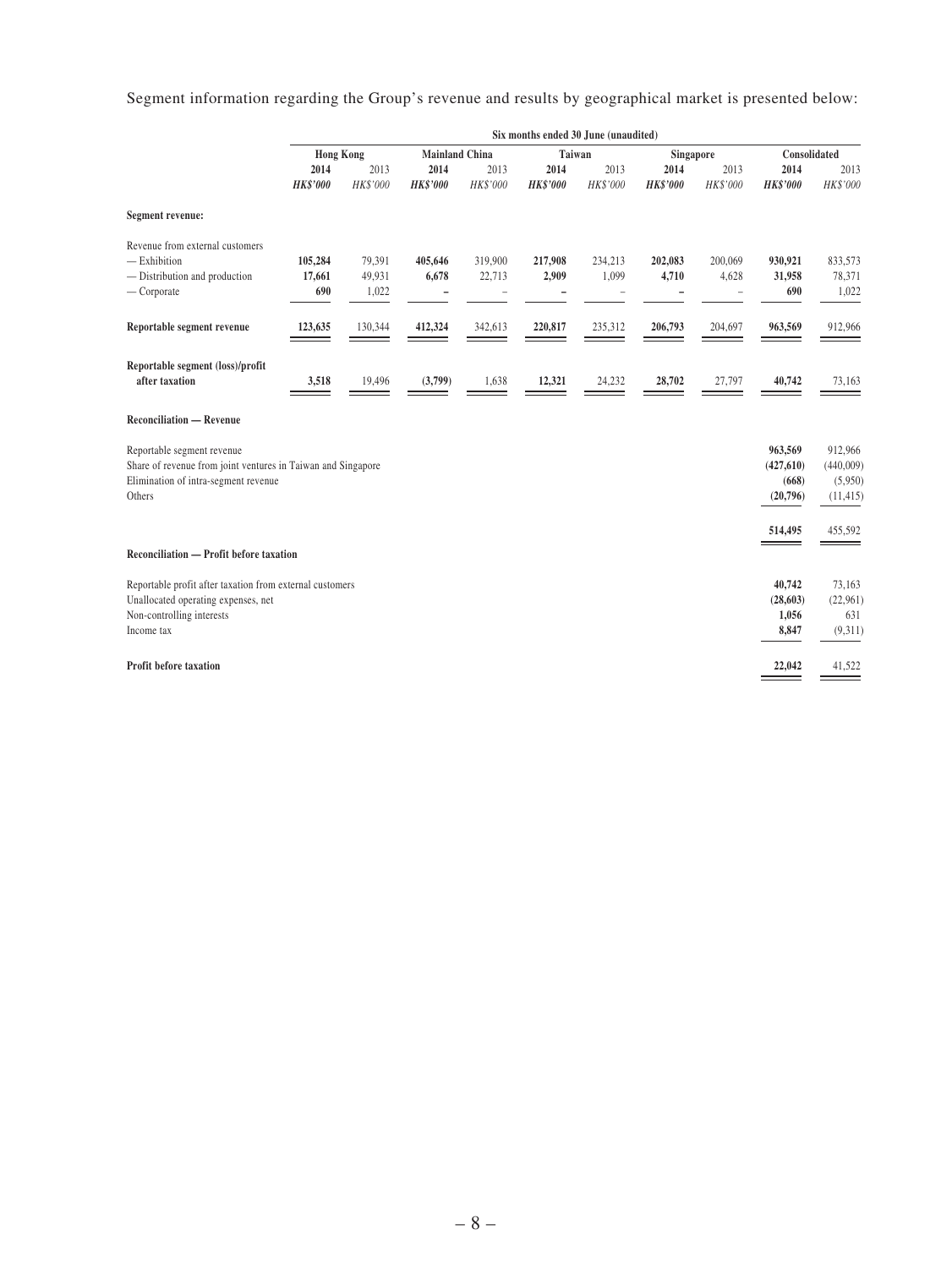#### **5 PROFIT BEFORE TAXATION**

Profit before taxation is arrived at after charging/(crediting):

|     |                                                                | Six months<br>ended | Six months<br>ended |
|-----|----------------------------------------------------------------|---------------------|---------------------|
|     |                                                                | 30 June 2014        | 30 June 2013        |
|     |                                                                | <b>HK\$'000</b>     | HK\$'000            |
|     |                                                                | (Unaudited)         | (Unaudited)         |
| (a) | <b>Finance costs</b>                                           |                     |                     |
|     | Interest on bank loans wholly repayable                        |                     |                     |
|     | — within five years                                            | 8,610               | 8,377               |
|     | — after five years                                             | 15,351              | 13,425              |
|     | Finance charges on obligations under finance leases            | 1,417               | 901                 |
|     | Other ancillary borrowing costs                                | 3,363               | 2,820               |
|     | Total finance costs on financial liabilities not at fair value |                     |                     |
|     | through profit or loss                                         | 28,741              | 25,523              |
|     | Less: finance costs capitalised into leasehold improvements*   | (5,200)             | (3,200)             |
|     |                                                                | 23,541              | 22,323              |

\* The finance costs have been capitalised at rates ranging from 3.44% to 8.19% per annum (six months ended 30 June 2013: 6.53% to 8.46%).

#### **(b) Other items**

| Cost of inventories                                       | 13,641   | 12,386    |
|-----------------------------------------------------------|----------|-----------|
| Cost of services provided                                 | 188,441  | 162,292   |
| Depreciation of fixed assets                              | 66,275   | 49,911    |
| Amortisation of film rights                               | 4,238    | 13,109    |
| Gain on disposal of an available-for-sale equity security |          | (150)     |
| (Gain)/loss on disposals of property, plant and equipment | (181)    | 1,189     |
| Exchange loss/(gain), net                                 | 5,684    | (12, 578) |
| Interest income from bank deposits                        | (5,636)  | (5,880)   |
| Other interest income <i>(note)</i>                       | (13,230) |           |

*Note:* The Group has a lease agreement with a related party in respect of a property in Mainland China. Upon the failure of the related party to deliver the property on time, the Group entered into a memorandum with the related party to extend the delivery date of the leased property and to charge interest at a rate of 7.5% per annum on the amount of the prepaid rental. During the period ended 30 June 2014, an amount of HK\$13,230,000 representing the interest on the prepaid rental for delay in the property handover was recorded as other revenue. Details are set out in the Company's announcement published on the website of The Stock Exchange of Hong Kong Limited on 25 June 2014.

#### **(c) Other net (loss)/income**

Included in other net (loss)/income for the six months ended 30 June 2014 was an amount of HK\$3,594,000 (six months ended 30 June 2013: HK\$Nil) representing compensation from a contractor for delays in construction progress on opening together with punitive damages relating to certain new cinemas in Mainland China.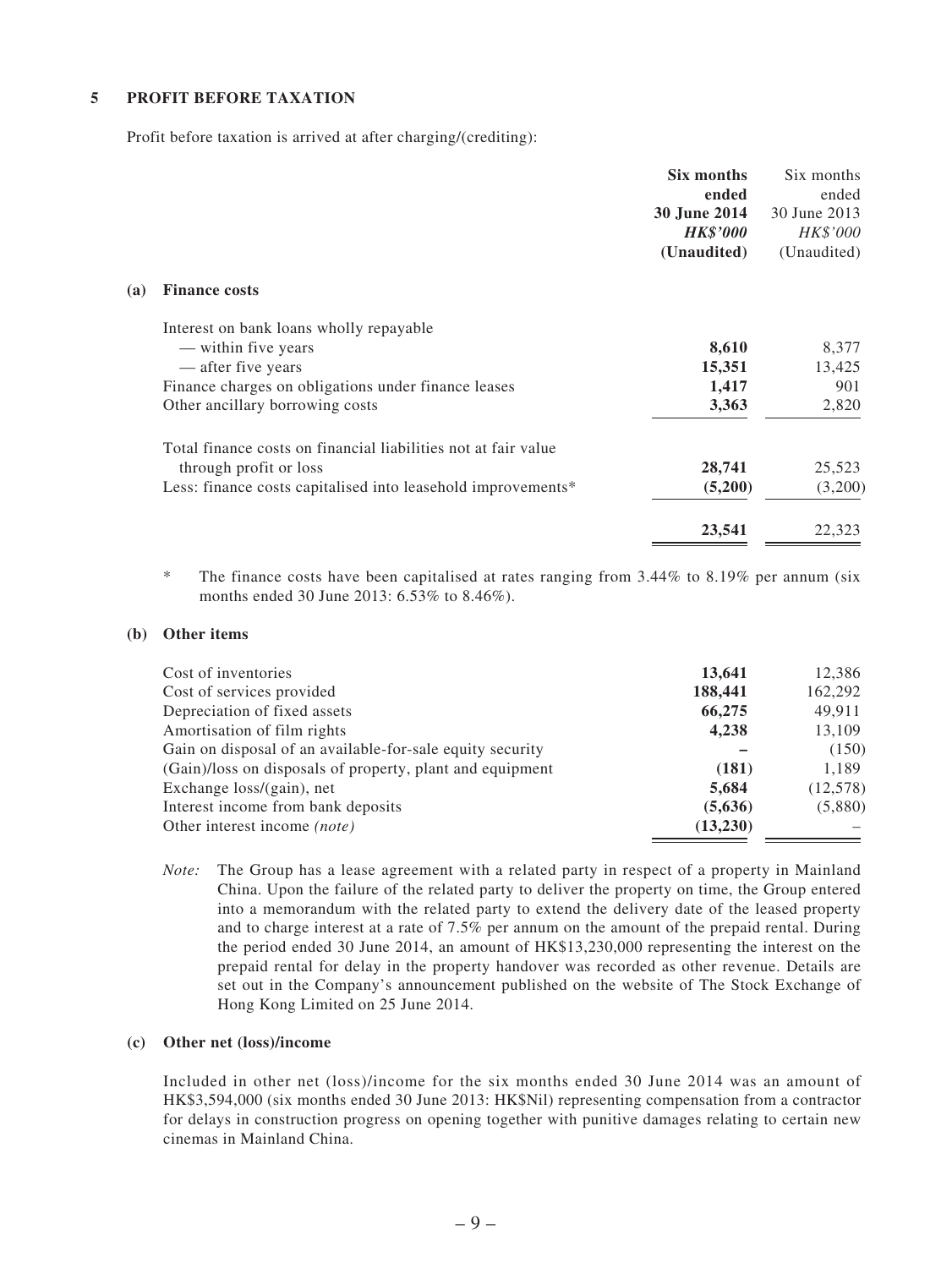#### **6 INCOME TAX**

Taxation in the consolidated income statement represents:

| Six months                                                 | Six months   |
|------------------------------------------------------------|--------------|
| ended                                                      | ended        |
| 30 June 2014                                               | 30 June 2013 |
| <b>HK\$'000</b>                                            | HK\$'000     |
| (Unaudited)                                                | (Unaudited)  |
| Group                                                      |              |
| Current income tax                                         |              |
| 7,572<br>Provision for overseas tax                        | 9,557        |
| (751)<br>Over provision in respect of prior periods*       | (6,017)      |
| 6,821                                                      | 3,540        |
| Deferred $tax -overse$                                     |              |
| 2,026<br>Origination and reversal of temporary differences | (12, 851)    |
| 8,847                                                      | (9,311)      |

\* The tax credit for the six months ended 30 June 2013 principally related to the reversal of a provision made in prior periods by a subsidiary in Mainland China upon the finalisation of the related tax computation.

The provision for Hong Kong Profits Tax for 2014 is calculated at 16.5% (2013: 16.5%) of the estimated assessable profits for the period.

Taxation for overseas subsidiaries is charged at the appropriate current rates of taxation ruling in the relevant jurisdictions.

#### **7 EARNINGS PER SHARE**

#### **(a) Basic earnings per share**

The calculation of basic earnings per share is based on the profit attributable to equity holders of the Company of HK\$12,139,000 (six months ended 30 June 2013: HK\$50,202,000) and the weighted average number of ordinary shares of 2,679,819,248 (2013: 2,679,819,248 shares) in issue during the period.

*Weighted average number of ordinary shares*

|                                                                                                      | 2014<br><b>Number</b><br>of shares<br>(Unaudited) | 2013<br><b>Number</b><br>of shares<br>(Unaudited) |
|------------------------------------------------------------------------------------------------------|---------------------------------------------------|---------------------------------------------------|
| Weighted average number of ordinary shares and<br>issued ordinary shares as at 1 January and 30 June | 2,679,819,248                                     | 2,679,819,248                                     |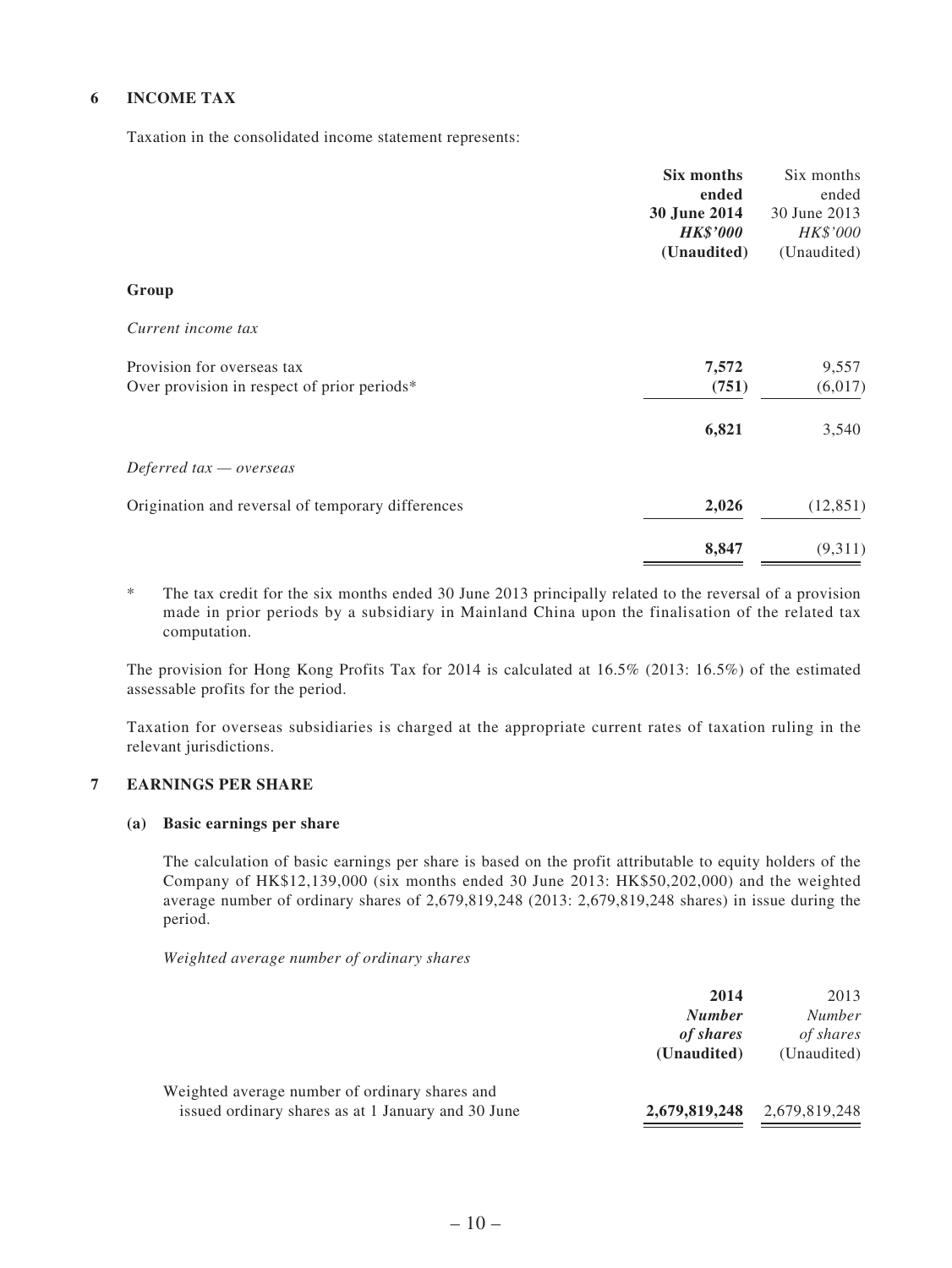#### **(b) Diluted earnings per share**

The calculation of diluted earnings per share is based on the profit attributable to ordinary equity holders of the Company of HK\$12,139,000 (six months ended 30 June 2013: HK\$50,202,000) and the weighted average number of 2,685,806,266 ordinary shares (six months ended 30 June 2013: 2,679,819,248 shares), after adjusting for the effect of the potential dilution from ordinary shares issuable under the Company's share option schemes, calculated as follows:

*Weighted average number of ordinary shares (diluted)*

|                                                                                                    | 2014<br><b>Number</b><br>of shares<br>(Unaudited) | 2013<br><b>Number</b><br>of shares<br>(Unaudited) |
|----------------------------------------------------------------------------------------------------|---------------------------------------------------|---------------------------------------------------|
| Weighted average number of ordinary shares at 30 June                                              | 2,679,819,248                                     | 2,679,819,248                                     |
| Effect of deemed issue of shares under the Company's<br>share option schemes for nil consideration | 5,987,018                                         |                                                   |
| Weighted average number of ordinary shares (diluted) at 30 June                                    | 2,685,806,266                                     | 2,679,819,248                                     |

#### **8 TRADE RECEIVABLES**

The Group usually grants credit periods ranging from one to three months. Each customer has a credit limit and overdue balances are regularly reviewed by management.

As of the end of the reporting period, the ageing analysis of trade receivables, based on the invoice date and net of allowance for doubtful debts, is as follows:

| As at           | As at       |
|-----------------|-------------|
| 30 June         | 31 December |
| 2014            | 2013        |
| <b>HK\$'000</b> | HK\$'000    |
| (Unaudited)     | (Audited)   |
|                 | 107,178     |
| 4,997           | 4,405       |
| 6,019           | 3,559       |
| 7,434           | 11,444      |
| 99,637          | 126,586     |
|                 | 81,187      |

At 30 June 2014, trade receivables of the Group included amounts totalling HK\$19,464,000 (31 December 2013: HK\$25,464,000) due from related companies and amounts totalling HK\$4,898,000 (31 December 2013: HK\$1,243,000) due from a joint venture, which are unsecured, interest-free and recoverable within one year.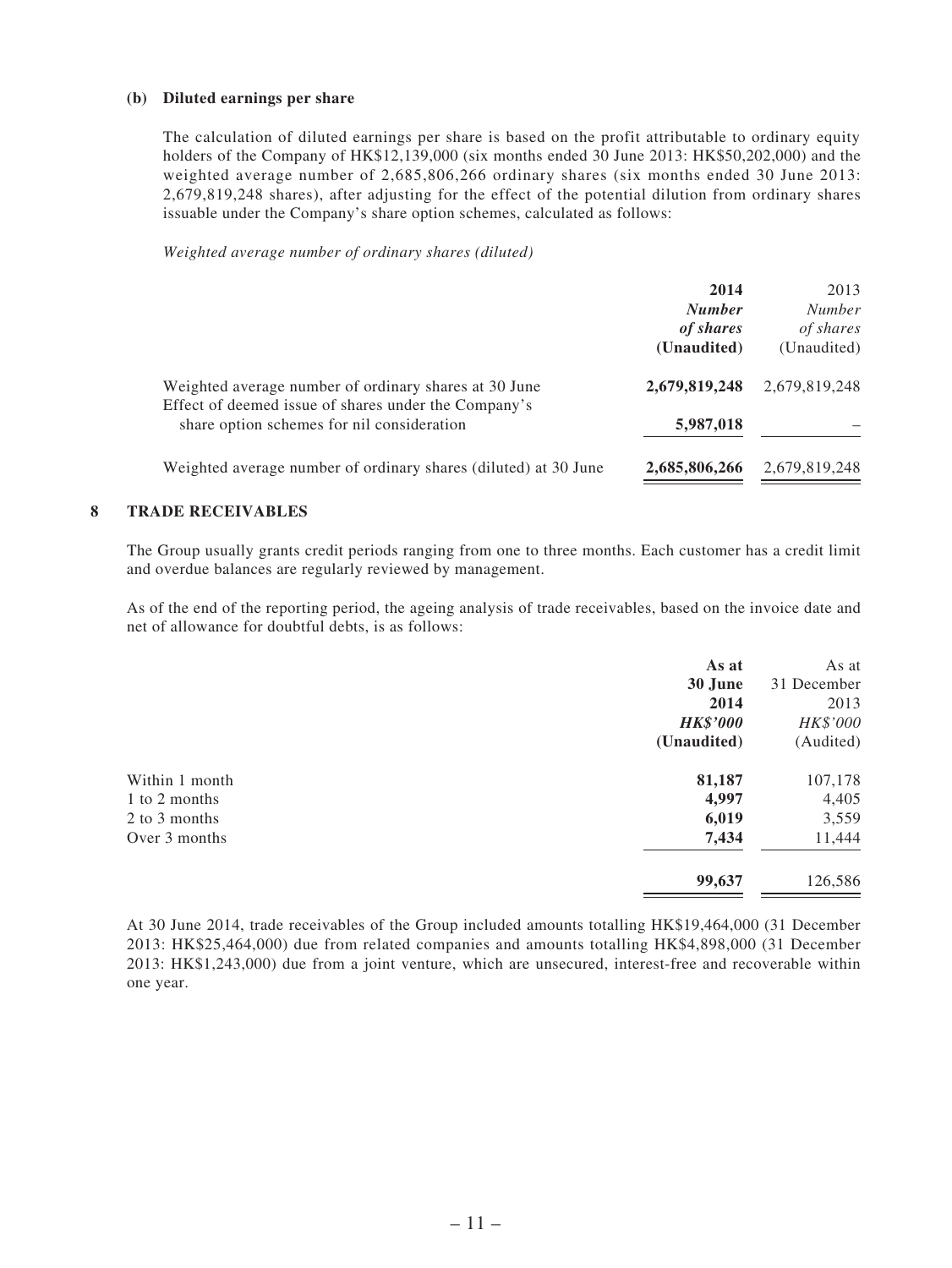#### **9 TRADE PAYABLES**

The ageing analysis of trade payables as of the end of the reporting period:

|                       | As at           | As at       |
|-----------------------|-----------------|-------------|
|                       | 30 June         | 31 December |
|                       | 2014            | 2013        |
|                       | <b>HK\$'000</b> | HK\$'000    |
|                       | (Unaudited)     | (Audited)   |
| Current to 3 months   | 70,060          | 75,545      |
| Within 4 to 6 months  | 3,493           | 7,599       |
| Within 7 to 12 months | 2,782           | 1,591       |
| Over 1 year           | 16,163          | 16,402      |
|                       | 92,498          | 101,137     |

As at 30 June 2014, the trade payables of the Group included amounts totalling HK\$26,169,000 (31 December 2013: HK\$16,679,000) due to related companies which are unsecured, interest-free and repayable on demand.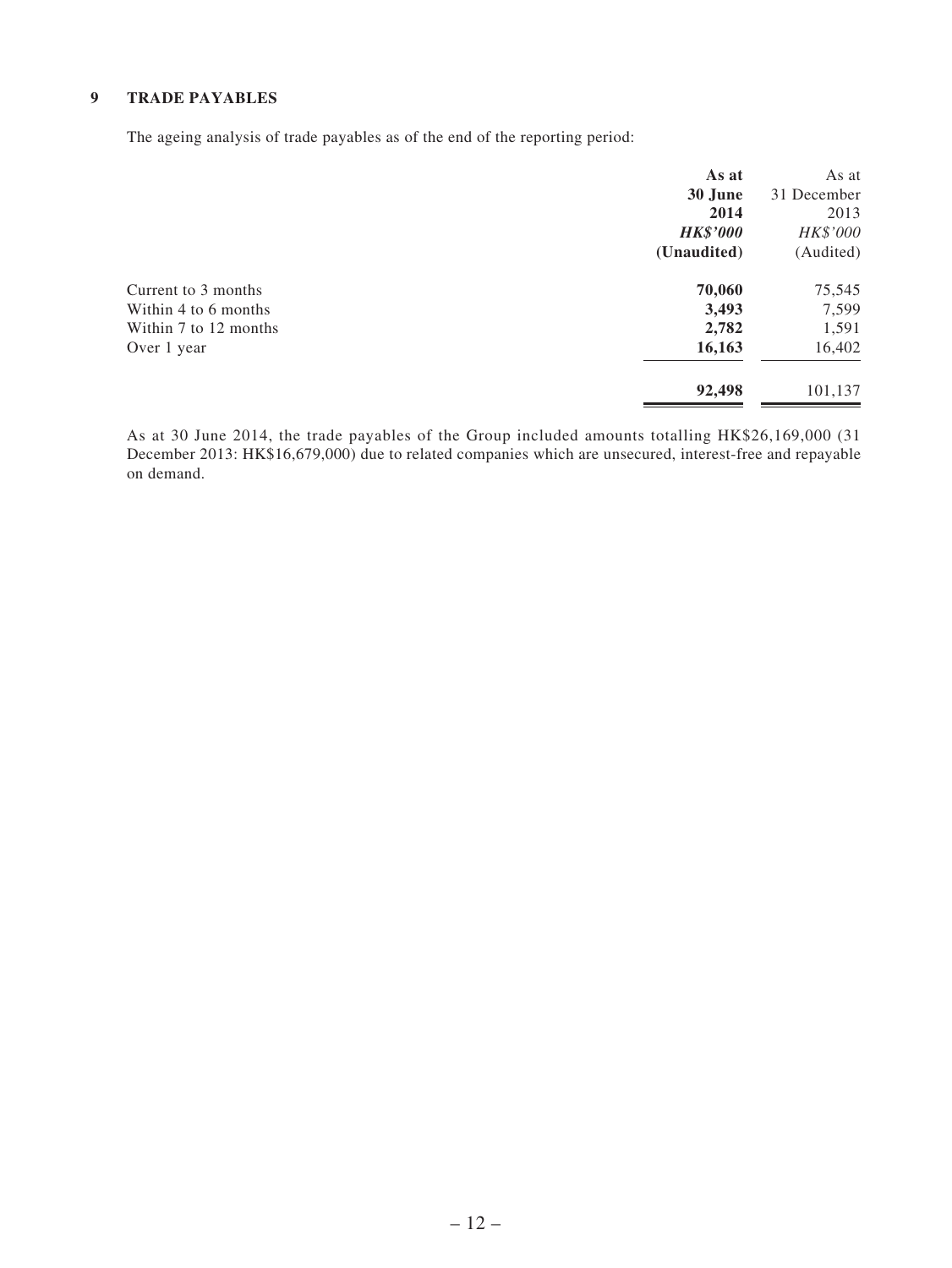# **MANAGEMENT DISCUSSION AND ANALYSIS**

#### **Operation and Financial Review**

During the period under review, the Group recorded turnover of HK\$514 million, representing an increase of 13% from HK\$456 million in the corresponding period last year. Net profit attributable to equity holders was HK\$12.1 million, representing a decrease of 76% from HK\$50.2 million compared to the corresponding period last year.

The increase in turnover in the first half of the year was attributed to the new cinema "the sky" in Hong Kong which was opened last December as well as 7 new multiplexes with 47 screens in Mainland China. The majority of our cinemas operating in both Hong Kong and Mainland China recorded steady growth compared to the same period last year. However, due to Renminbi depreciation during the period, the Group suffered from an exchange loss of HK\$5.7 million for the first six months, as compared to an exchange gain of HK\$12.6 million for the corresponding period last year. Coupled with fewer audience drawing films distributed in Hong Kong and Mainland China during the reporting period and decreased TV drama sales business contributed to a drop in net profit during the reporting period.

As of 30 June 2014, the cash and cash equivalents of the Group amounted to HK\$337 million (31 December 2013: HK\$535 million). The Group's gearing ratio decreased to 27% as at 30 June 2014 (31 December 2013: 30%). It was mainly due to the repayment of bank borrowings by the Group during the period.

### **Business Review**

## *Film Exhibition*

During the six months ended 30 June 2014, the Group operated 80 cinemas with 592 screens across Mainland China, Hong Kong, Taiwan and Singapore, an increase of 11% and 10% respectively from 72 cinemas with 539 screens from the corresponding period last year. The Group's cinemas served over 20 million guests during the period, representing an increase of 3% as compared to the corresponding period last year. Gross box office receipts on a full and aggregated basis, were registered at HK\$1,147 million, representing growth of 4% from the corresponding period last year. The major Hollywood blockbusters released during this period were *Captain America: The Winter Soldier, The Amazing Spider-Man 2: Rise of Electro, X-Men: Days of Future Past, The Wolf of Wall Street* and *Transformers: Age of Extinction*. The major Chinese language blockbusters were *From Vegas to Macau (*賭城風雲*)* and *The Monkey King (*西遊記之大鬧天宮*)* as well as *Dad, Where Are We Going? (*爸爸去那兒*)* and *The Breakup Guru (*分手大師*)* in Mainland China*, KANO* in Taiwan and *Filial Party (*我是孝 子*)* in Singapore.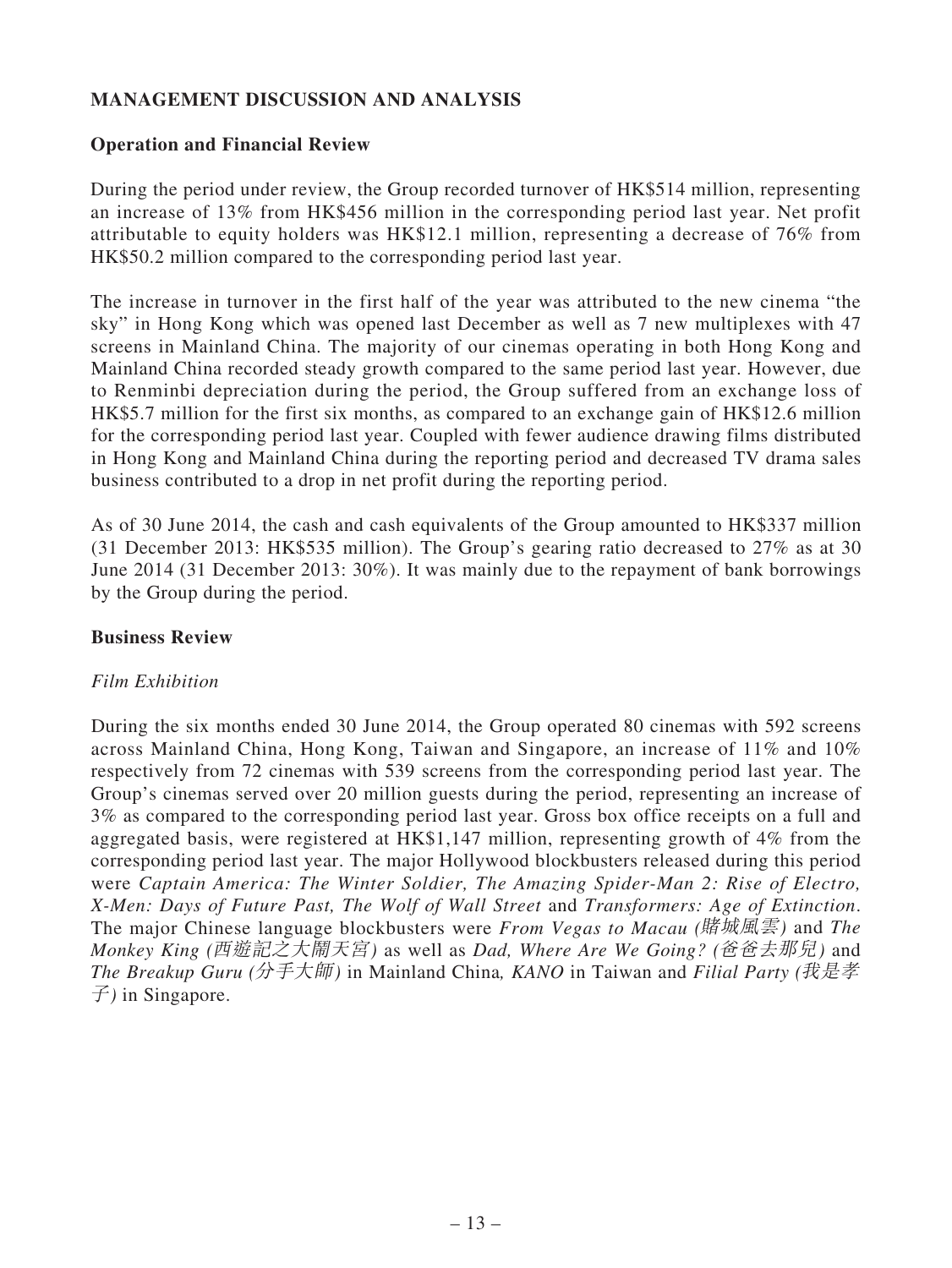#### **Operating Statistics of the Group's Cinemas**

*(For the six months ended 30 June 2014)*

|                                   | <b>Mainland</b><br>China | <b>Hong Kong</b> |     | Taiwan Singapore |
|-----------------------------------|--------------------------|------------------|-----|------------------|
| Number of cinemas*                | 52                       |                  |     |                  |
| Number of screens*                | 372                      | 24               | 109 | 87               |
| Admissions ( <i>million</i> )     | 7.6                      | 1.2.             | 7.0 | 4.6              |
| Net average ticket price $(HK\$ ) | 41                       | 73               | 63  | 61               |

 $*$  as of 30 June 2014

The Group is committed to pursue visual and audio effect perfection to bring in a new moviegoing experience for our audiences. Currently, all screens in Mainland China, Hong Kong, Taiwan and Singapore have been fully installed with digital projection equipment and the majority of the Group's screens are 3D compatible. Apart from digital IMAX® screens and ultra-high resolution Sony 4K Projection Systems, the Group will install our very first  $4DX^{TM}$ theatre equipped with motion chairs by renovating one of our cinemas in Southern China in the second half of 2014. In Hong Kong, the Group opened "the sky" cinema in December last year and introduced a giant screen at Grand Ocean. Both cinemas are equipped with the most advanced panorama Dolby Atmos sound systems and D-Box Motion Chairs. Most of our cinemas in Hong Kong are equipped with D-BOX Motion Chairs and the number has substantially increased from 93 for the corresponding period last year to 204 by June 2014. In Taiwan, the Group is the exclusive digital IMAX<sup>®</sup> operator with 6 digital IMAX<sup>®</sup> screens installed. During the period, one newly converted  $4DX^{TM}$  theatre was introduced in Taiwan. In addition, a new business-class multiplex served by a dedicated catering team was also introduced. In Singapore, the Group continues to operate 6 Gold Class multiplexes with private lounges and plush electronic recliner seats are installed to accommodate our VIPs and members.

#### *Mainland China*

#### *Operating Statistics of the Group's Cinemas in Mainland China*

During the six months ended 30 June 2014, the market gross box office receipts of urban areas in Mainland China increased by 26% to RMB13.6 billion while the Group's gross box office receipts generated by multiplexes in Mainland China increased by 28% compared to the corresponding period last year. During the period under review, the Group opened 3 new cinemas with 18 screens in the cities of Shenyang and Chengdu. Thanks to strong Hollywood blockbusters' and Chinese films' lineup during the period, national box office receipts recorded a historic high during the Chinese New Year holidays in 2014 which shows growing demand for a high quality entertainment experience from the general public. In addition to favourable policies implemented by the PRC government, the Group's multiplexes in Mainland China served 7.6 million patrons, representing a growth of 24% from the corresponding period last year. Advertising income also recorded a remarkable growth compared to last year. Earnings before interest, tax and depreciation of our exhibition business increased RMB27 million compared to same period of last year, representing growth of 66%. More and more of our cinemas secured a steady flow of audiences and loyal members helps contribute to steady growth of box office income.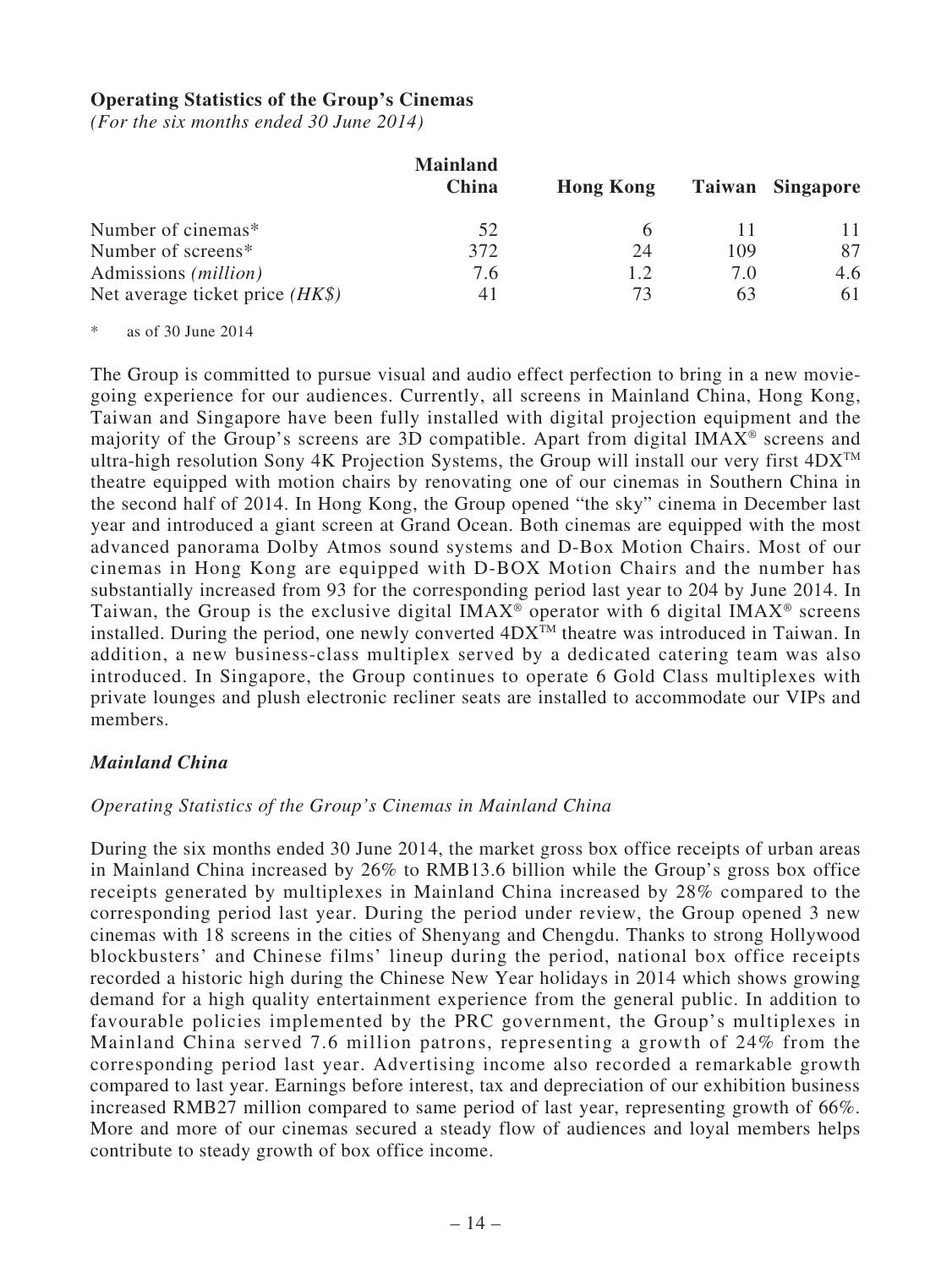The average ticket price slightly increased from RMB31.5 to RMB32.1, representing an increase of 2% as compared to the corresponding period last year. In order to attract and retain our valuable audiences, the Group shall further refine and upgrade our cinema service by offering a better value for money experience to drive the growth of the average ticket price and provide more special promotion activities to retain our members and VIPs.

# *Hong Kong*

## *Operating Statistics of the Group's Cinemas in Hong Kong*

During the period under review, the Hong Kong market as a whole recorded box office receipts of HK\$862 million, up by 13% from HK\$764 million for the corresponding period last year. The Group's cinemas in Hong Kong recorded box office receipts of HK\$89 million (30 June 2013: HK\$67 million), representing a substantial increase of 33% which was partially due to the opening of "the sky" cinema at Olympian City by the end of last year. In addition to box office receipts, concession sales receipts also recorded a 36% growth. Earnings before interest, tax and depreciation of our exhibition business increased by HK\$2.2 million compared to the same period last year, representing growth of 23%. To bring an enjoyable entertainment experience for our audiences, our flagship "the sky" cinema not only provides the best visual and audio experience to our audiences but also offers excellent catering choices. A brand new high quality coffee corner with the cooperation of "WHY n.o.T." was opened in July at "the sky". Due to high rentals in Hong Kong and the incubation period of the newly opened cinema, the contribution from the exhibition business in Hong Kong is slightly under pressure.

## *Taiwan*

## *Operating Statistics of the Group's Cinemas in Taiwan*

During the six months ended 30 June 2014, Taipei City as a whole recorded box office receipts of NTD1.79 billion (30 June 2013: NTD1.92 billion), a decrease of 7% compared to the first six months last year. The Group's 35.71%-owned Vie Show cinema circuit recorded total box office receipts of NTD1,695 million, representing an 8% decrease compared to the same period last year. The market share of Vie Show maintained at about 41%. The decrease in box office receipts was mainly due to the closure of 2 theatres in Hsinchu for renovation to Gold Class theatres while 1 theatre has been closed for conversion to a  $4DX^{TM}$  theatre. In addition, fewer 3D films were released and discount coupons were offered to banks for joint promotion campaigns and thus certain pressures were exerted on box office receipts. The Group's share of net profit from Vie Show declined to HK\$12.2 million from HK\$24.3 million for the corresponding period last year. Apart from the decrease in box office income, the decrease in share of net profit was also due to an increase in film rentals, rise in theatre rentals and staff costs during the period. Management of Vie Show has been adjusting the number of employees and negotiating with landlords to reduce rental costs. With an aim to increase box office receipts, Vie Show will continue to focus on driving income through popular blockbusters including *Step Up Five All In* in August, romantic movies such as *Café.*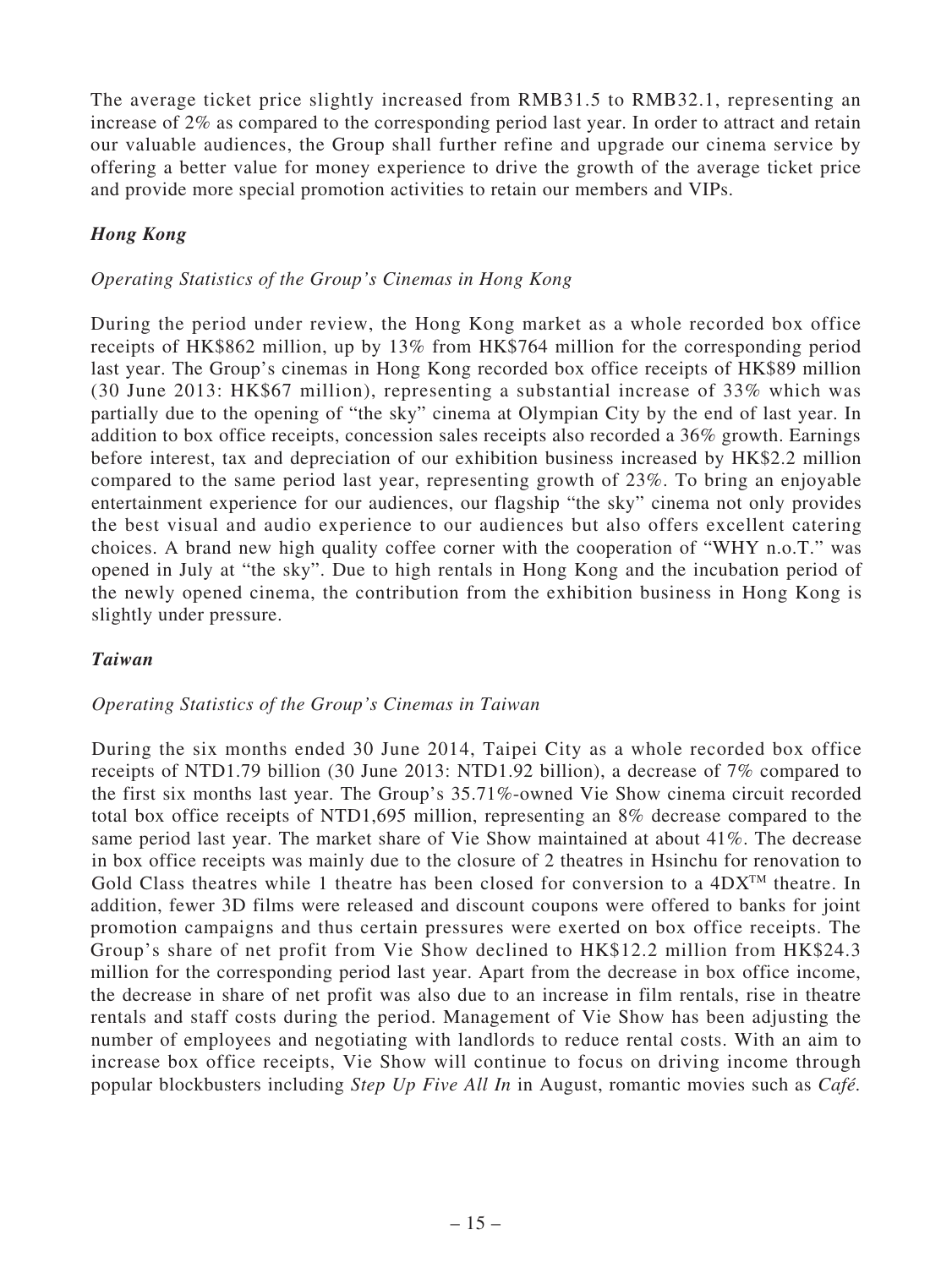*Waiting. Love (*等一個人咖啡*)* and *A Choo (*打噴嚏*)* produced by Mr. Giddens and *The Crossing (* $\overline{\mathcal{K}}$  $\overline{\mathcal{F}}$  $\hat{\mathcal{F}}$ ) directed by Mr. John Woo in the second half of 2014. In addition, the four titles above are also sub-distributed by Vie Vision in the Taiwan region. It is expected that such blockbusters will generate considerable box office receipts and distribution income for the Vie Show Group.

For non-box office receipts, the business-class multiplex served by a dedicated catering team was introduced and management expect that such concept can be expanded to other multiplexes and become future driver of non-box office income in the region. In addition, Vie Show Taipei QSquare recently introduced special popcorn "UNICORN" in July, which has been well received by the market. Different flavours of special handmade popcorn will be offered from time to time bringing unprecedented texture and taste to the customers. Other than cash sales, Vie Show also plans to sell "UNICORN" online and offers special seasonal gift sets of branded "UNICORN" as a trendy gift product.

# *Singapore*

# *Operating Statistics of the Group's Cinemas in Singapore*

During the six months ended 30 June 2014, the Singapore market's box office receipts totalled S\$106 million, mildly up from S\$103 million for the corresponding period last year. The Group's 50%-owned Golden Village cinema circuit maintained its leading position with a market share of 43% by reporting box office receipts of S\$46 million for the period, which was approximately the same as the corresponding period last year. During the reporting period, the Group's share of net profit increased by 7% from HK\$26.4 million for the corresponding period last year to HK\$28.2 million. This was mainly attributable to the major blockbusters, including *Captain America*: *The Winter Soldier, X-Men: Days of Future Past* and *Transformers: Age of Extinction*, released by Golden Village during the period.

## **Film & TV Programme Distribution and Production**

During the six months ended 30 June 2014, the Group's film distribution and production business recorded revenue of HK\$32 million (30 June 2013: HK\$78 million). The distribution revenue for the corresponding period last year was mainly contributed from Chinese TV drama series and distribution income of overseas films in Mainland China. However, no contribution from sales of new TV dramas was recorded by the Group in the first half of the year. Apart from distribution revenue from *From Vegas to Macau (*賭城風雲*)* and a few local releases, an unexpected unfavourable distribution performance was recorded. By adjusting the Group's film distribution strategies to focus on high quality films, together with the Group's film library of more than 140 films and TV titles with perpetual distribution rights, it is expected that steady income can be generated in second half of 2014. As the Group will officially prepare and shoot *Fly me to Venus (*星語心願*)*, which is expected to be released either in Christmas 2014 or in the first quarter of 2015, management anticipates that this movie will contribute positive returns to the Group.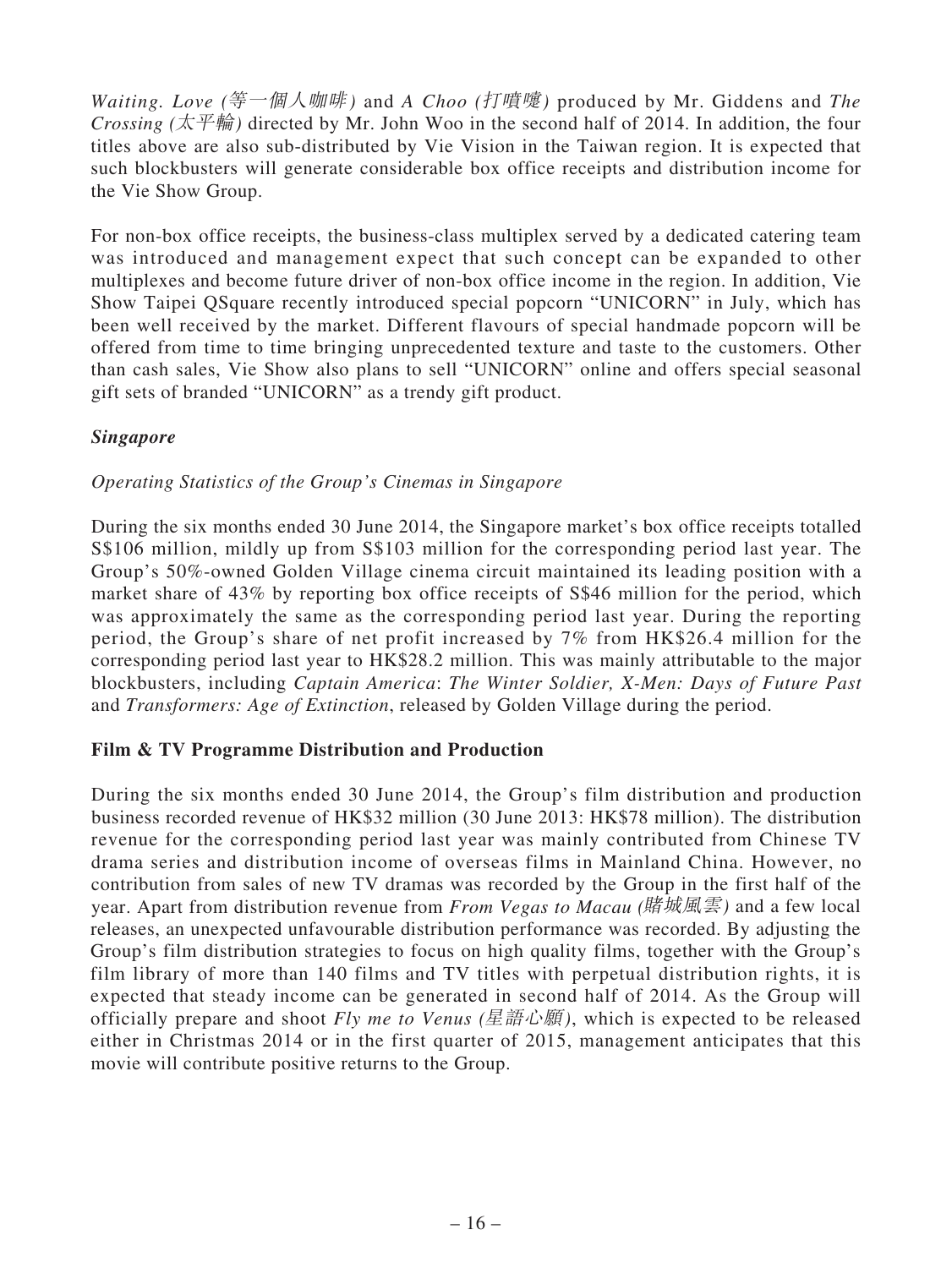## **PROSPECTS**

Looking ahead, the Group will keep expanding its cinema networks by organic growth and acquisition, both at home and abroad. The Group will identify merger and acquisition opportunities in Mainland China and other Asian markets, strengthen the movie production and distribution business, enhance the brand awareness of Orange Sky Golden Harvest as a premier Chinese movie brand and eventually achieve the goal of becoming a leading integrator of the movie entertainment industry across Asia.

As at 28 August 2014, the Group operated 52 cinemas with 372 screens in Mainland China and 7 cinemas with 50 screens are in various stages of internal renovation and are in the pipeline for opening. By the end of 2015, the Group expects to operate 71 cinemas with 508 screens in various cities in Mainland China based on lease agreements signed as at 28 August 2014. In Taiwan, the Vie Show Group plans to open one new cinema at Dream Mall in Tainan in the second half of the year; and renovate a cinema at Shang Shun Plaza in Miaoli City in September, which is scheduled to commence operation in February 2015. The captioned numbers above may vary due to the actual handover date, the progress of internal renovation, application for relevant licences and the entering of new lease agreements during the period.

In view of the growing demand for Chinese-language films, the Group will continue to expand its distribution and production business through seeking opportunities in different platforms to co-operate with film and TV series production houses and looking for good scripts for Chinese language film and TV drama series co-production. In the second half of the year, the Group will officially shoot the *Fly me to Venus (*星語心願*)*, with new production crews using pioneer Sony 4K digital filming techniques. It is expected that this movie will be released either in Christmas 2014 or in the first quarter of 2015.

Currently, the Group has strong liquidity and reasonable financial leverage. In order to cope with the rapid expansion, the Group will utilise the available bank loan facilities to finance the cinema projects in Mainland China and other investment opportunities.

## **FINANCIAL RESOURCES AND LIQUIDITY**

The Group maintained a stable balance sheet throughout the period. It financed its operations from internal funding, bank borrowings and accumulated retained earnings. As at 30 June 2014, the Group had cash and cash equivalents amounting to HK\$337 million (31 December 2013: HK\$535 million). The Group's outstanding bank loans totalled HK\$773 million (31 December 2013: HK\$935 million). The decrease in bank loans was mainly due to the repayment of certain bank borrowings during the period. As at 30 June 2014, the Group's gearing ratio, calculated on the basis of external borrowings over total assets stood at approximately 27% (31 December 2013: 30%). As at 30 June 2014, the Group has HK\$47 million pledged cash balances to secure its banking facilities. Management will continue to monitor the gearing structure and make necessary adjustments in light of changes in the Group's development plans and economic conditions to minimise the potential risk. The Group believes that its current cash holding and available banking facilities will be sufficient to fund its working capital requirement and its financial position remains sound for continuous expansion.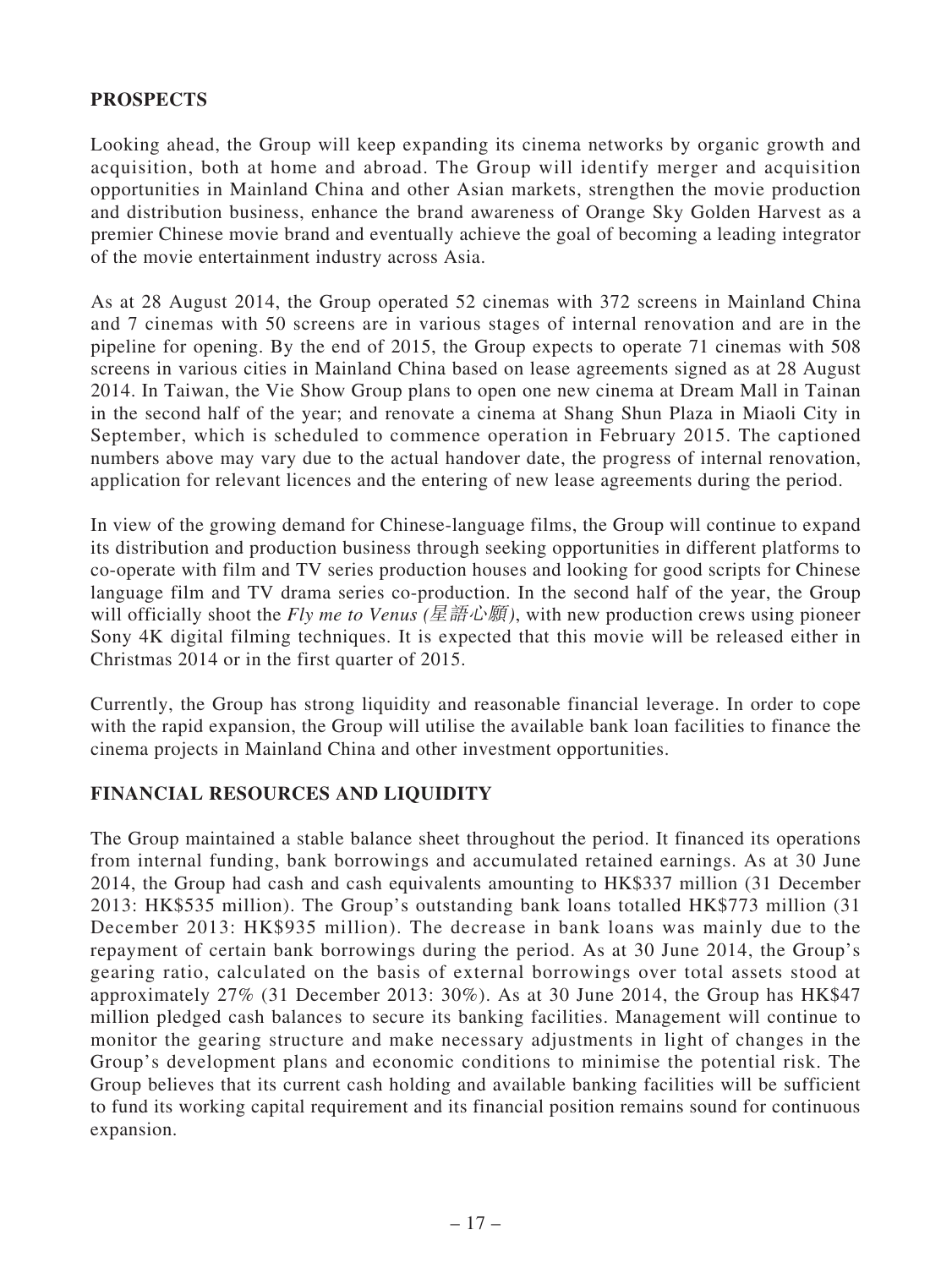The Group's assets and liabilities are principally denominated in Hong Kong dollars and Renminbi. Due to the volatility of the currency markets, management decided to maintain a higher level of deposits in Renminbi, thus lowering the exposure to exchange risk. The Directors will continue to assess the exchange risk exposure and will consider possible hedging measures in order to minimise the risk at reasonable cost. The Group did not have any significant contingent liabilities or off-balance sheet obligations as of 30 June 2014 (31 December 2013: Nil).

## **EMPLOYEES AND REMUNERATION POLICIES**

As at 30 June 2014, the Group employed 1,536 (31 December 2013: 1,426) permanent employees. The Group remunerates its employees mainly by reference to industry practice. In addition to salaries, commissions and discretionary bonuses, incentive share options may be granted to certain employees subject to individual performance. The Group also operates a defined contribution retirement benefits scheme under the Mandatory Provident Fund Schemes Ordinance and as at 30 June 2014, there were no forfeited contributions arising from employees leaving the retirement benefit scheme.

# **REVIEW BY AUDIT COMMITTEE**

The Audit Committee has reviewed the accounting principles and practices adopted by the Group and discussed financial reporting matters including a review of the Group's interim financial statements for the six months ended 30 June 2014.

## **INTERIM DIVIDEND**

The Board does not recommend the payment of an interim dividend for the six months ended 30 June 2014 (30 June 2013: Nil).

## **COMPLIANCE WITH CORPORATE GOVERNANCE CODE**

The Board recognises the importance of good corporate governance to maintain the Group's competitiveness and lead to its healthy growth. The Company has taken steps not only to comply with code provisions as set out in the Corporate Governance Code (the "CG Code") under Appendix 14 to the Listing Rules but also to aim at enhancing corporate governance practices of the Group as whole.

For the six months ended 30 June 2014, the Company has complied with the code provisions of CG Code, with the exception of code provisions A.4.1, A.6.7 and E.1.2.

Pursuant to code provision A.4.1 of the CG Code, non-executive directors of a listed issuer should be appointed for a specific term, subject to re-election. All non-executive Directors were not appointed for a specific term but are subject to the requirement of retirement by rotation and re-election at least once every three years at the annual general meetings of the Company in accordance with the relevant provisions of the Company's Bye-laws, accomplishing the same purpose as being appointed for a specific term. As such, the Company considers that sufficient measures have been taken to ensure that the Company's corporate governance practices are no less exacting than those in the code provisions of the CG Code.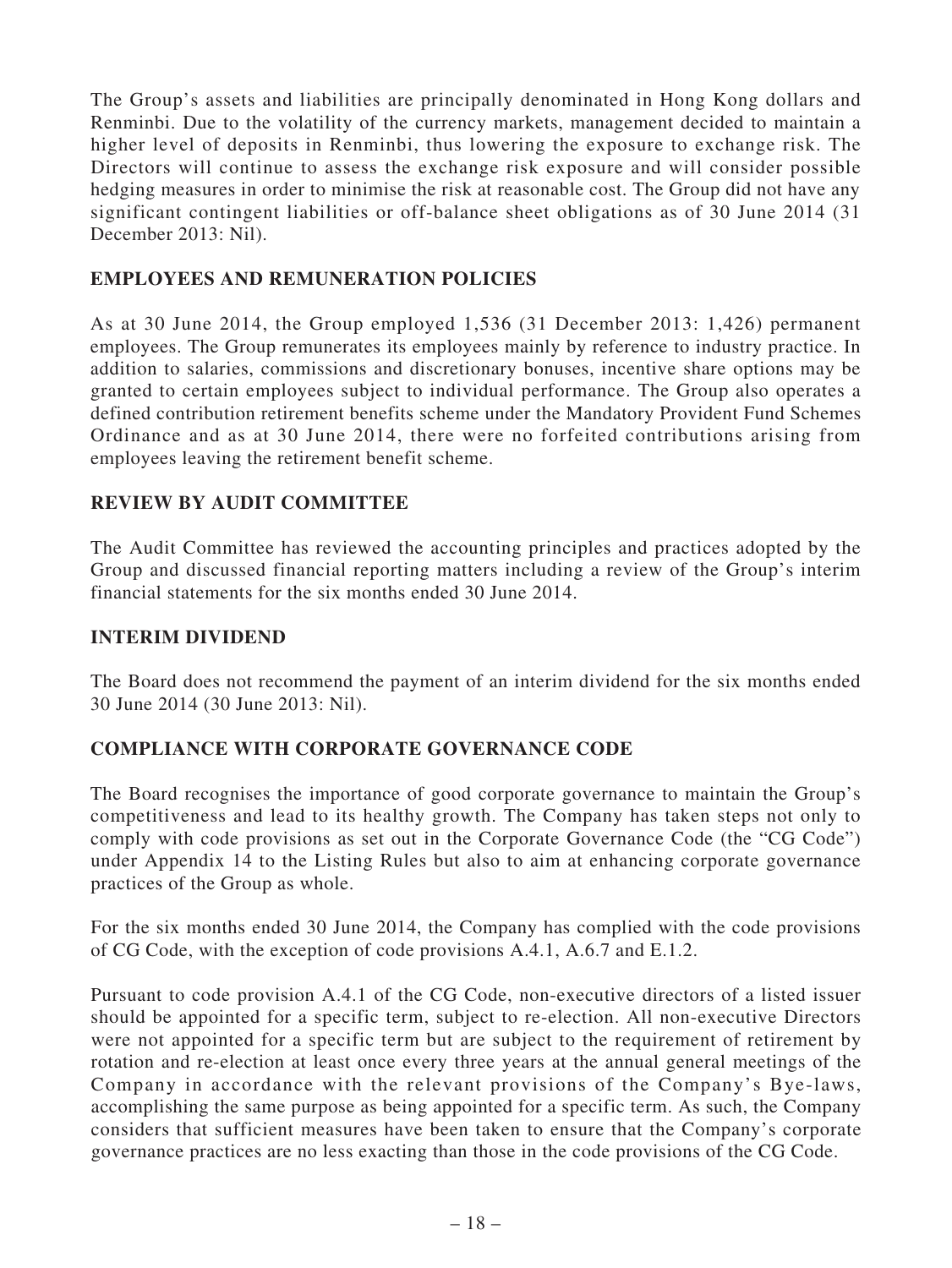As required under code provision A.6.7, independent non-executive directors should attend general meetings and develop a balanced understanding of the views of shareholders. Ms. Wong Sze Wing, an independent non-executive Director and the chairman of the remuneration committee of the Company, was unable to attend the annual general meeting of the Company held on 27 June 2014 (the "AGM") owing to another important engagement.

Code provision E.1.2 requires the chairman of the Board to attend the AGM. Mr. Wu Kebo, the Chairman of the Board, was unable to attend the AGM due to other business commitment. Mr. Li Pei Sen, who took the chair of the AGM, together with other members of the Board who attended the AGM were of sufficient calibre and knowledge for answering questions at the AGM.

# **PURCHASE, SALE OR REDEMPTION OF LISTED SECURITIES**

During the six months ended 30 June 2014, neither the Company nor any of its subsidiaries repurchased, sold or redeemed any of the Company's shares on The Stock Exchange of Hong Kong Limited (the "Stock Exchange").

# **MODEL CODE**

The Company has adopted its own code on terms no less exacting than those set out in the Model Code for Securities Transactions by Directors of Listed Issuers in Appendix 10 to the Listing Rules (the "Model Code"). The Company has made specific enquiries with all the Directors and all of them have confirmed that they had complied with the requirements set out in the Model Code and the Company's Code for the six months ended 30 June 2014.

# **DISCLOSURE OF INFORMATION ON THE WEBSITE OF THE STOCK EXCHANGE**

All the financial and other related information of the Group for the six months ended 30 June 2014 required by the Listing Rules will be published on the websites of the Stock Exchange and the Company in due course. An interim report for the six months ended 30 June 2014 containing all the information required by Appendix 16 to the Listing Rules will be dispatched to shareholders of the Company and made available on the same websites in due course.

## **APPRECIATION**

The Board would like to take this opportunity to thank the management and all our employees for the contribution they have made towards the Group's continued progress, and to our shareholders, customers and business partners for their support.

> By order of the Board **Orange Sky Golden Harvest Entertainment (Holdings) Limited Wong Kwan Lai** *Company Secretary*

Hong Kong, 28 August 2014